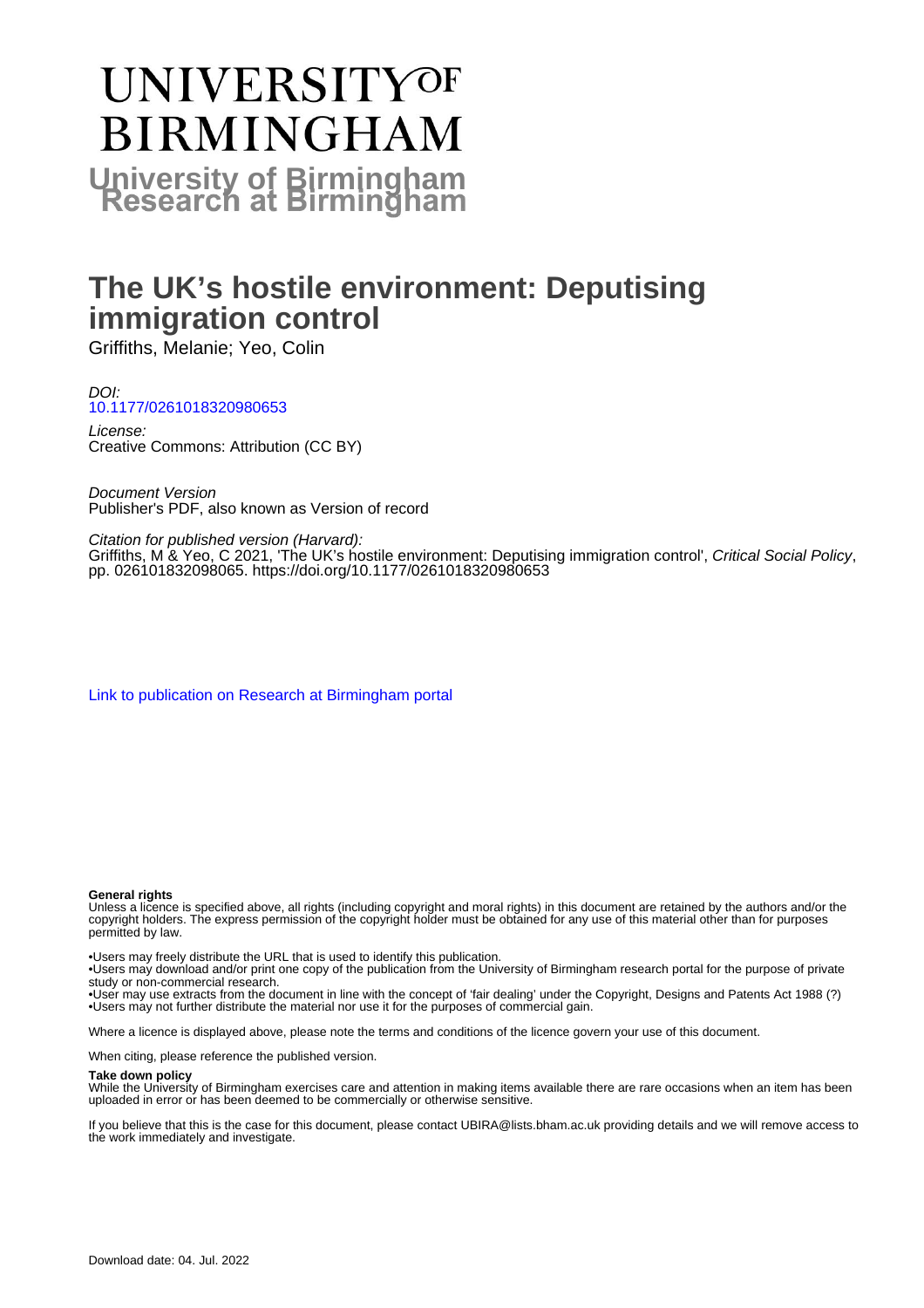

#### *Article*

# **The UK's hostile environment: Deputising immigration control**

# **MELANIE GRIFFITHS**

*University of Birmingham, England*

# **Colin Yeo**

*Garden Court Chambers, London*

#### **Abstract**

In 2012, Home Secretary Theresa May told a newspaper that she wanted to create a 'really hostile environment' for irregular migrants in the UK. Although the phrase has since mutated to refer to generalised stateled marginalisation of immigrants, this article argues that the hostile environment is a specific policy approach, and one with profound significance for the UK's border practices. We trace the 'hostile environment' phrase, exposing its origins in other policy realms, charting its evolution into immigration, identifying the key components and critically reviewing the corresponding legislation. The article analyses the impact and consequences of the hostile environment, appraising the costs to public health and safety, the public purse, individual vulnerability and marginalisation, and wider social relations. We conclude by identifying the fundamental flaws of the policy approach, arguing that they led to the 2018 Windrush scandal and risk creating similar problems for European Economic Area nationals after Brexit.

#### **Key words**

border, Brexit, deportation, migration, Windrush scandal

**Corresponding author:** Melanie Griffiths, GEES (School of Geography, Earth and Environmental Sciences), University of Birmingham, Birmingham, B15 2TT, England. Email: [m.griffiths.3@bham.ac.uk](mailto:m.griffiths.3@bham.ac.uk)

DOI: 10.1177/0261018320980653 [journals.sagepub.com/home/csp](https://journals.sagepub.com/home/csp) *Critical Social Policy* 1–24 © The Author(s) 2021 Article reuse guidelines: [sagepub.com/journals-permissions](https://uk.sagepub.com/en-gb/journals-permissions)



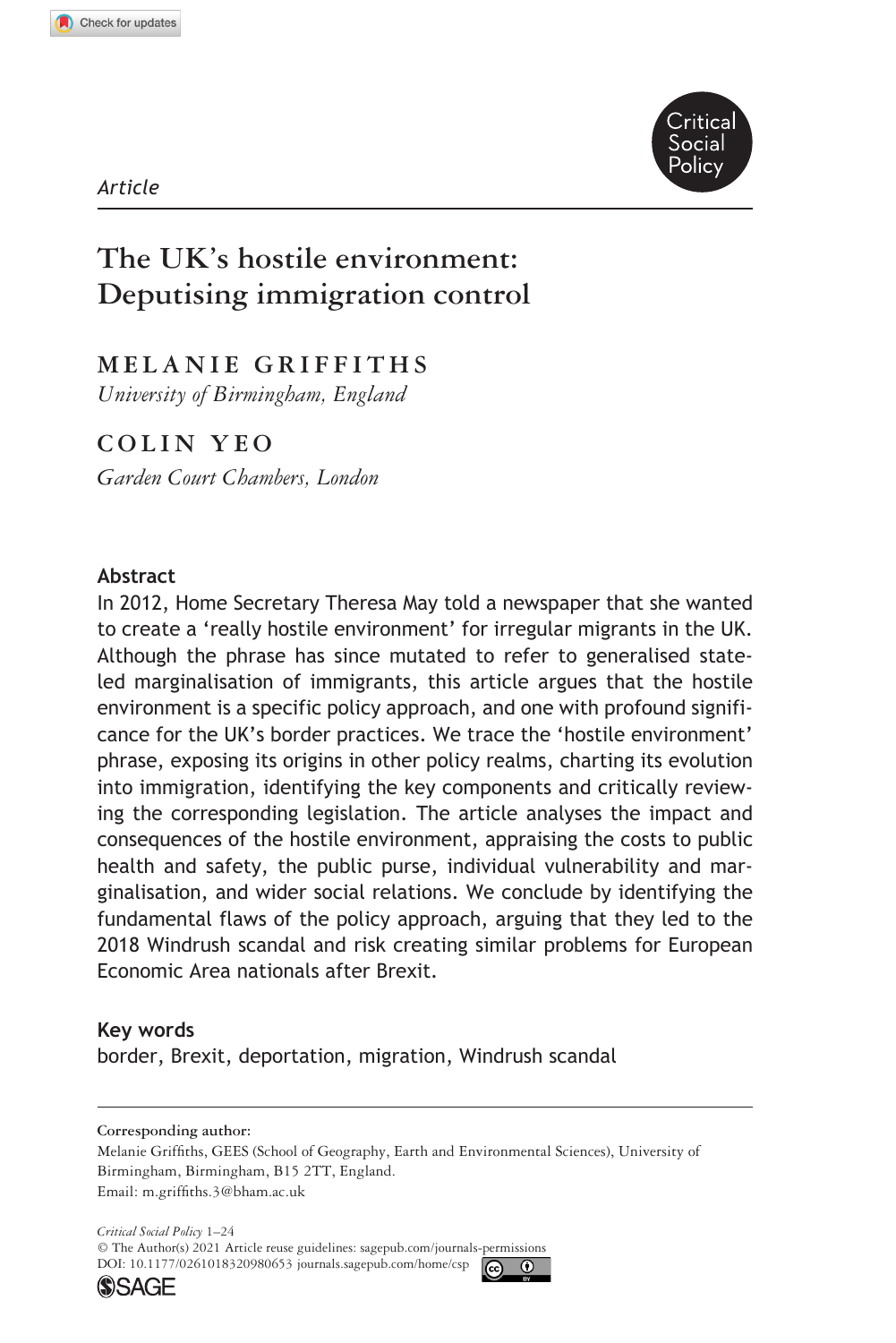## **Introduction**

From indefinite immigration detention to the controversially-high income threshold for sponsoring a foreign spouse, the UK has notoriously harsh immigration policies. These policies became particularly exclusionary and punitive during the early years of the 21st century; feeding-into and fedby high levels of public and media concern over immigration. Theresa May became Home Secretary in 2010 and was responsible for implementing the infamous commitment to reduce net migration to the 'tens of thousands'. This pledge – unwise and evidently unachievable – has coloured subsequent immigration policy development, with May introducing a stream of policy changes seeking to reduce arrivals of migrants and increase removals. It was within this maelstrom of new policies that May gave a newspaper interview in 2012 announcing the introduction of a 'really hostile environment for illegal migration' (Kirkup and Winnett, 2012).

The 'hostile environment' is difficult to pin down. Unlike most major policy reforms, no White Paper presaged its introduction. There is no central policy document, no official definition nor clear aims and objectives. The policies are spread across various Immigration Acts, rules and regulations and affect numerous sectors and policy arenas. The term's meaning is also shifting, expanding in academic and media discourses to refer to a general stance of nastiness towards migrants. We argue that this linguistic slippage obscures a policy approach that is much more specific and significant. The hostile environment heralded a step-change expansion of everyday borders that is unprecedented in the UK in its scale, scope and speed. This article offers a definition of the hostile environment that identifies its most pertinent components by tracing the policy origins and evolutions, and critically reviewing the services and sectors that we identify as (currently) constituting the strategy. The article then critically appraises the policy strategy's success and outcomes, including impacts to individuals and society. We conclude by identifying the core and underlying problems of the hostile environment, demonstrating their role in the Windrush scandal 2018 and potential for a repeat after Brexit.

# **Origins**

In her 2012 newspaper interview announcing the hostile environment, May claimed that foreign nationals believe 'that they can come here and overstay because they're able to access everything they need' (Kirkup and Winnett, 2012). As part of a wider commitment to slash immigration figures, May described a new approach intended to dissuade illegal residence in the UK by preventing people from accessing basic services. It meant the diffusion of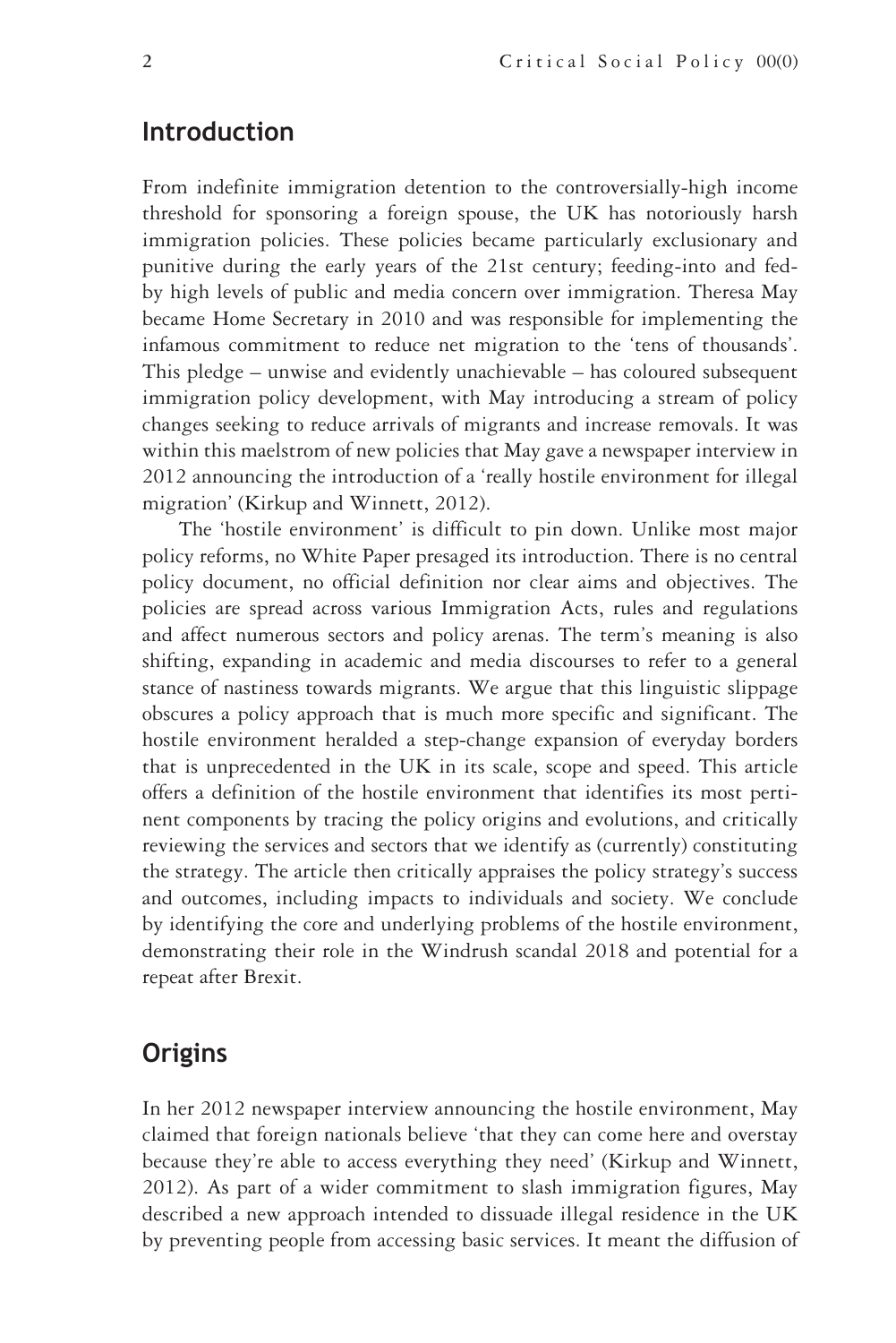national borders and their enforcement away from the external edges of the polity and sole hands of trained state officials, into everyday spaces within the interior of state territories, requiring migrants to prove frequently their right to reside during everyday life (Balibar, 2004; Johnson and Jones, 2016), including through the 'biometric borders' of databases and algorithms (Amoore, 2006; Lyon, 2009). With negligible numbers of immigration offences actually prosecuted (just 500–600 each year, with convictions even lower (Aliverti, 2016)), and numbers of forced removals declining each year, it was tacit recognition of the limits of direct governmental immigration enforcement and the decision to significantly broaden responsibility for UK border controls.

Over the last few decades, several countries have pursued polices that bring local government officials, public servants, police officers, private companies and even 'ordinary people' into controlling migration. Such processes of 'devolution' (Coleman, 2009; Lahav, 1998) or 'vernacularisation' (Cooper et al., 2016) of immigration enforcement have a relatively long history in the USA but a more recent and slow-paced development in the UK (Flynn, 2005; Yuval-Davis et al., 2019). This article uses the term 'deputisation' to describe the co-opting of organisations and people as de facto immigration officers (Walsh, 2013, 2014), a concept that has also been used in the context of the expanding USA criminal justice system (Wilson Gilmore, 2007). Through deputisation, a medley of actors are made 'street level bureaucrats' (Lipsky, 1980), responsible for enacting – and interpreting – immigration policy on the ground.

In creating the hostile environment, Ministers introduced policy changes that dramatically diffused the immigration system across the breadth of society. The striking ambition for the scope of the hostile environment is illustrated by the range of government departments brought together after May's interview to assess the rules on migrants' access to work and services. Members of this 'Hostile Environment Working Group' included the Ministers of State for Immigration, Government Policy, Foreign and Commonwealth Affairs, Justice, Employment, Housing and Local Government, Schools, Care Services, Universities and Science, as well as the Parliamentary Under-Secretary of States for Health and for Transport, and the Exchequer Secretary to the Treasury (ICIBI, 2016a: 4.2).

As part of a superficial rebrand, the working group was later renamed the more anodyne 'Inter-Ministerial Group on Migrants' Access to Benefits and Public Services', and the whole approach is now usually officially referred to as 'the compliant environment.' The 'hostile environment' terminology, however, is extremely important, and not only for openly acknowledging the UK's punitive approach to migration management. The phrase is a recent addition to migration policy parlance and strongly attributed to Theresa May, although a passing reference was made by the previous, Labour, govern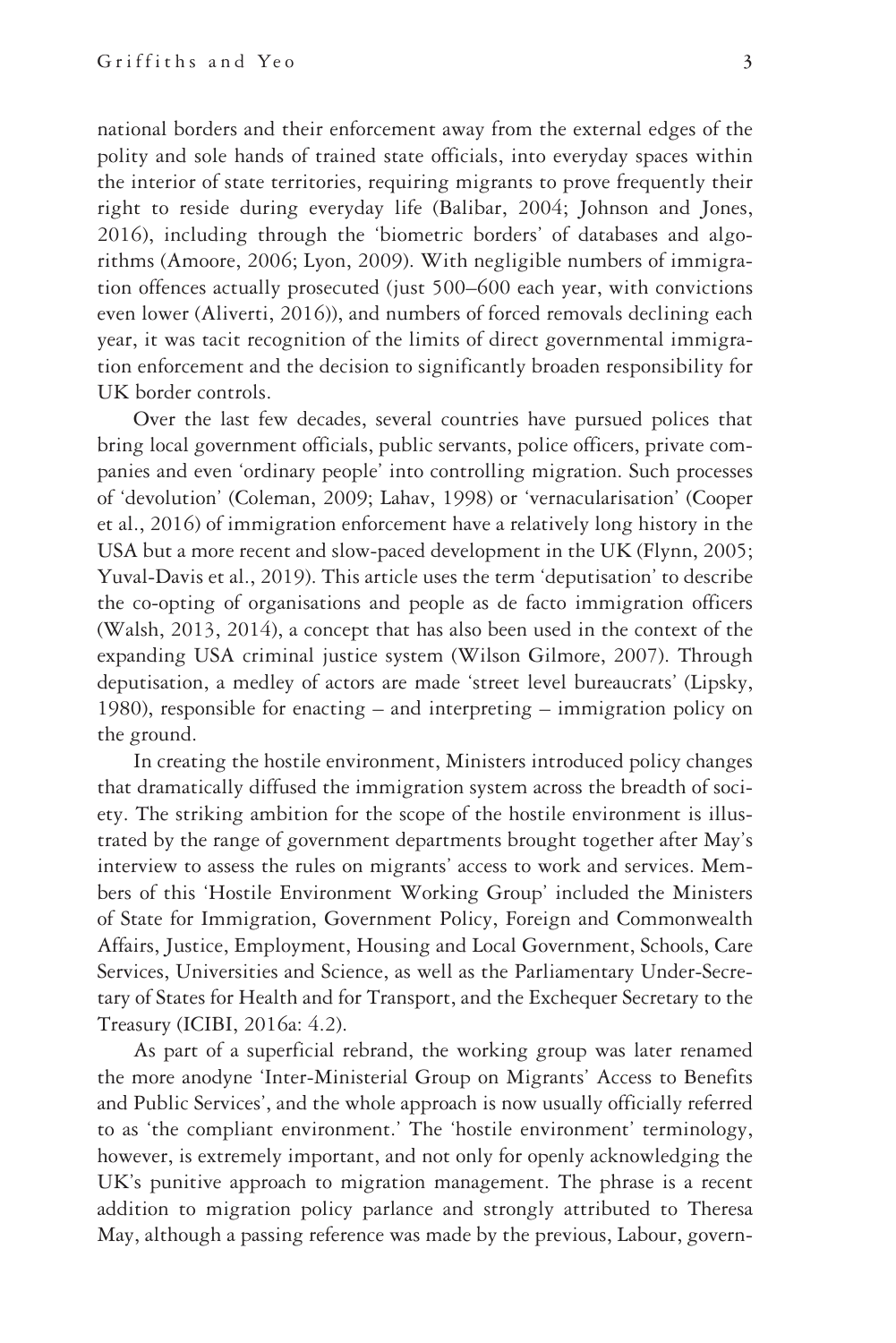ment a couple of years earlier in an immigration white paper (UKBA, 2010). The 'hostile environment' phrase has a longer history elsewhere in the Home Office, where it originally referred to dangerous overseas locations, used for example in government guidance for journalists working in warzones. After 9/11, the term was primarily used to refer to the disruption of 'soft' support and funding for terrorism and serious and organised crime, for example by requiring banks to carry out regulatory checks on customers (e.g. Home Office, 2004).

Appropriating a phrase that was previously only used to refer to warfare, terrorists and serious criminals (and still continues to be used in these contexts, see Hansard, 2015, 2017a), May extended a policy approach from one Home Office team (Organised Crime and Counter Terrorism), to another (Borders and Immigration). By so doing, she fed the delegitimisation, criminalisation and securitisation of mobility, as well as fundamentally altering the UK's border practices.

#### *Defining the UK's hostile environment for migrants*

The UK's immigration system developed directly out of the collapse of the British Empire and reflected a political drive to control the entry of racialised and dispossessed former colonial peoples (El-Enany, 2020). It has long been characterised by restrictive policies, absurdly complex and ever-changing Immigration Rules, harsh and arbitrary decision-making, criminalisation of mobility and indefinite immigration detention (Goodfellow, 2019). Political rhetoric and policy-making on immigration has become especially harsh in recent years (Goodfellow, 2019; Yeo, 2020). Some of May's other initiatives, for example, included Operation Nexus (under which people are deported as 'foreign criminals' on the basis of police *contact* rather than *conviction* (Griffiths, 2017)), and Operation Vaken, under which vans with 'Go home or face arrest' billboard messages were driven around ethnically-diverse London boroughs, adverts placed in minority ethnic newspapers, and immigration enforcement vehicles re-branded to resemble police cars (Jones et al., 2017)).

Although journalists, politicians and academics often use the hostile environment label to refer to broadly marginalising, criminalising and punitive policies and practices, we argue that the hostile environment for migrants is more than just hostile policies. May's conceptualisation does not exist in a White Paper nor central policy document, but we can infer a definition from its origins and evolution. It is made up of multiple components which are spread across sectors and operate independently, but that share core characteristics and function cumulatively to produce a specific and holistic policy strategy. We argue that the defining feature of May's hostile environment for migrants is the 'deputisation' of border enforcement to third parties. Giving non-state actors responsibility for state functions is also seen in the hostile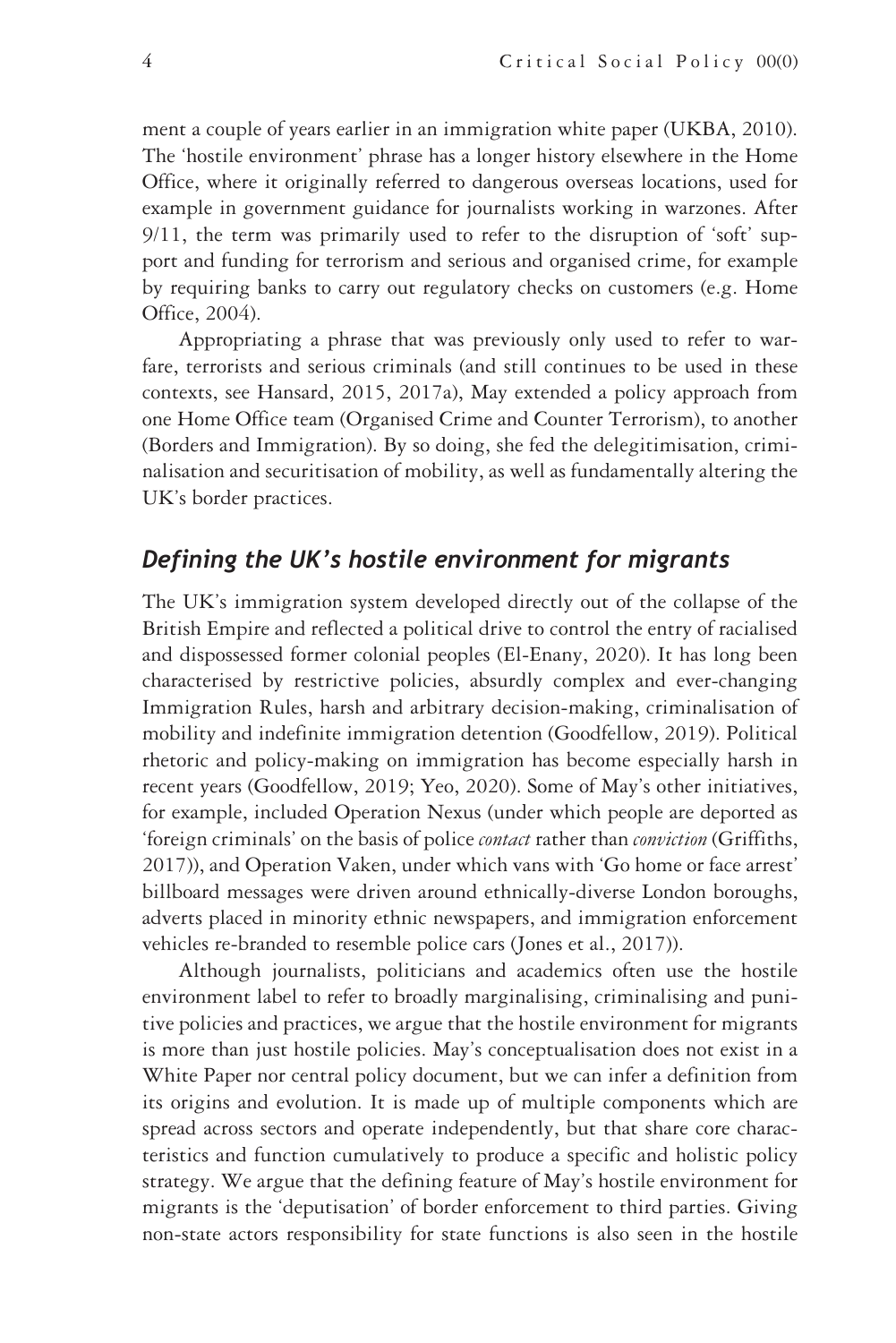environment for terrorists and serious criminals, but in an immigration context those co-opted are not just in financial services. A sweeping range of public servants, agencies, companies, private organisations and members of the public are now obliged to check people's immigration status and enforce immigration-related restrictions. The significance of these policy developments for redrawing UK border practices and social relations risk being lost by loose use of the 'hostile environment' phrase to refer to generalised state hostility.

# **Precursors to the hostile environment for migrants**

Specific aspects of the immigration system, notably enforcement activities such as immigration detention, have been 'outsourced' to large multinational security companies for several decades. Securicor, for example, was contracted to operate the first detention centre, Harmondsworth, in 1970. Until very recently, however, most of the immigration system has been directly controlled by the Home Office, with just a small number of other state actors involved. Local Authorities, for example, have checked immigration status in relation to welfare benefits and social housing since the 1990s. Private, non-state actors were brought in by the Immigration (Carriers' Liability) Act 1987, which required ferry companies and airlines to check immigration status before bringing passengers to the UK, fining them for anyone without permission to enter. Nearly a decade later, employers were brought into checking immigration status through the Asylum and Immigration Act 1996, which introduced the criminal offence of employing a someone without permission to live and work in the UK (although in practice the provision was little known and rarely enforced). However, beyond welfare assessors, ferry companies, airlines and employers, the use of third parties to enact border functions remained highly limited in the UK until well into the 21st century.

The Labour government of 1997–2010 took a crucial step towards hostile environment-style deputisation of third parties, albeit in a limited and tempered way. Labour's 2007 immigration policy included plans to create an 'increasingly uncomfortable environment' for 'illegal migrants' by denying them 'the benefits and privileges of life in the UK' and creating 'crime partnerships' across government agencies and public services (Home Office, 2007: 17). The pressure on employers to check immigration status was strengthened by the Immigration, Nationality and Asylum Act 2006, which increased civil fines and amended the criminal sanction. Prosecutions remained extremely low however, with fewer than 100 brought under the 2006 Act between 2009- 14 (Hansard, 2014). In 2008, Labour created the Points Based System through secondary legislation, requiring 'sponsors' (employers and education providers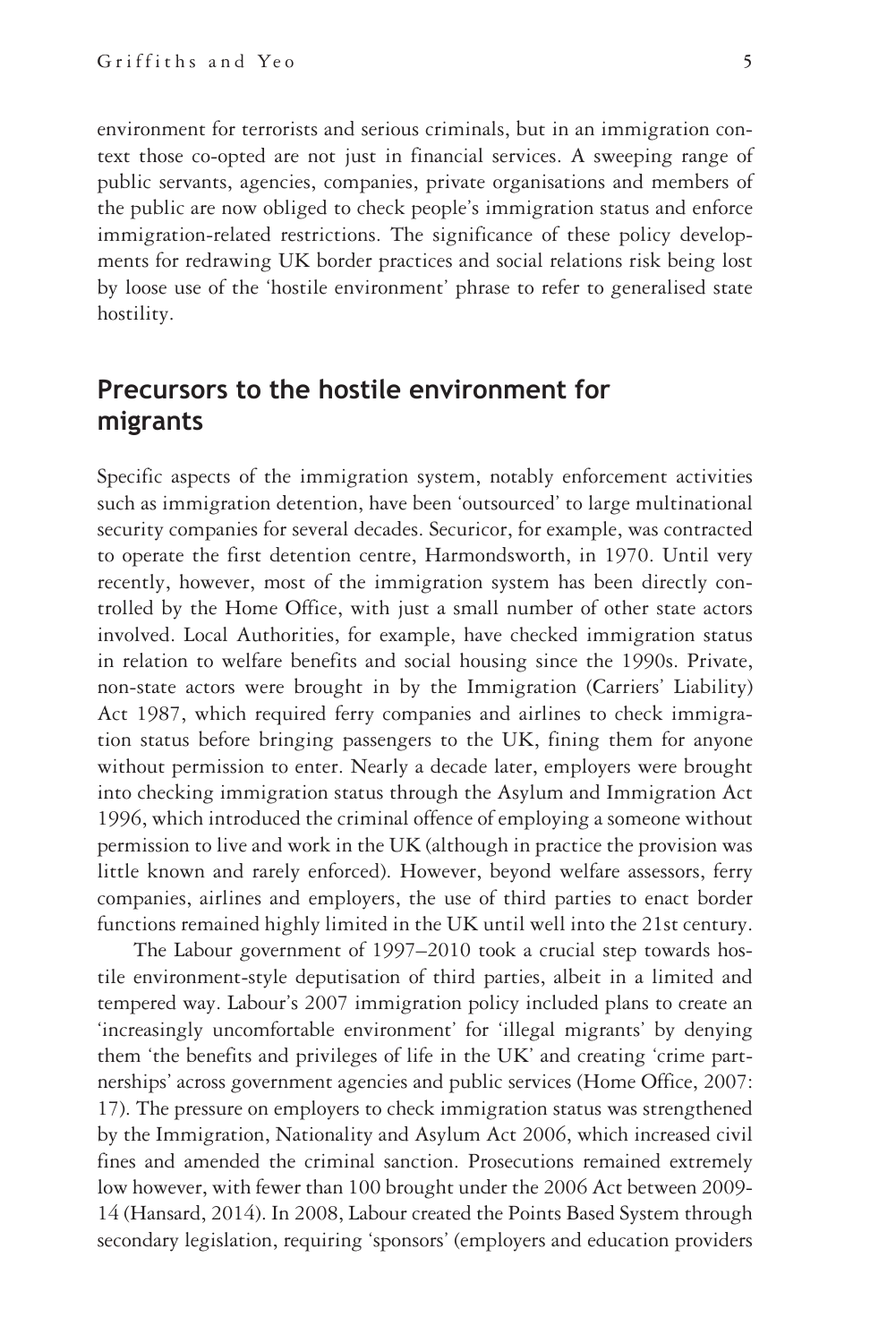like private schools and higher and further education institutions), to monitor foreign employees and students, report their behaviour to the Home Office and dismiss anyone breaching the rules (e.g. missing lectures, taking unauthorised absences). Failure to comply leads to loss of sponsor licence, being unable to recruit new foreign workers/students and having to dismiss existing ones, with potentially catastrophic business consequences.

These policies were the direct precursor of the hostile environment, but a far cry from the contemporary approach. Under Labour, the strategy was limited in scope and its punitive elements counterbalanced with a sliding scale of punishment and an intention to simplify the immigration rules to make them 'easier to obey' (Home Office, 2007: 17). In 2012, under the Conservative-Liberal Democrat coalition, the strategy shifted from 'uncomfortable' to 'hostile' and the protective aspects abandoned. The range of third parties co-opted into immigration policing increased dramatically, rapidly diffusing the reach of the immigration system across sectors and society, to create what has been described as 'state racial terror' (El-Enany, 2020).

## **Legislation and policy**

A year after May's newspaper interview, the Interventions and Sanctions Directorate (ISD) was established within the Home Office's Enforcement Directorate. From a Freedom of Information request we know that the ISD is responsible for overseeing the operationalisation of the hostile environment and that it works with 'partners' across government and public and private sectors, to ensure that access to benefits and services is restricted for irregular migrants and that sanctions are enforced (WhatDoTheyKnow, 2013). Four months later, a new Immigration Bill formalised the approach. The Bill became the Immigration Act 2014 and was subsequently fortified and extended by the Immigration Act 2016. These two Acts make a wide range of third parties – including employers, bank employees, marriage registrars, the Driver and Vehicle Licensing Agency (DVLA) and landlords - responsible for conducting immigration status checks, refusing people services/jobs/accommodation, and sharing migrants' data with the Home Office.

**Employers:** Although employers were notionally brought into immigration policing through legislation in 1996 and 2006, in practice their involvement remained extremely limited until recently (Bloch et al., 2014). In 2014, secondary legislation doubled the maximum fine of employing an illegal worker to £20,000 per employee, and enforcement activity against employers (initially) dramatically increased (see Figure 1). The Immigration Act 2016 widened the criminal offence (from knowingly employing an illegal worker to having reasonable cause to believe that they are not permitted to work) and lengthened the associated prison sentence. The hostile environment has succeeded where previous legislation failed; firmly embedding the practice of conducting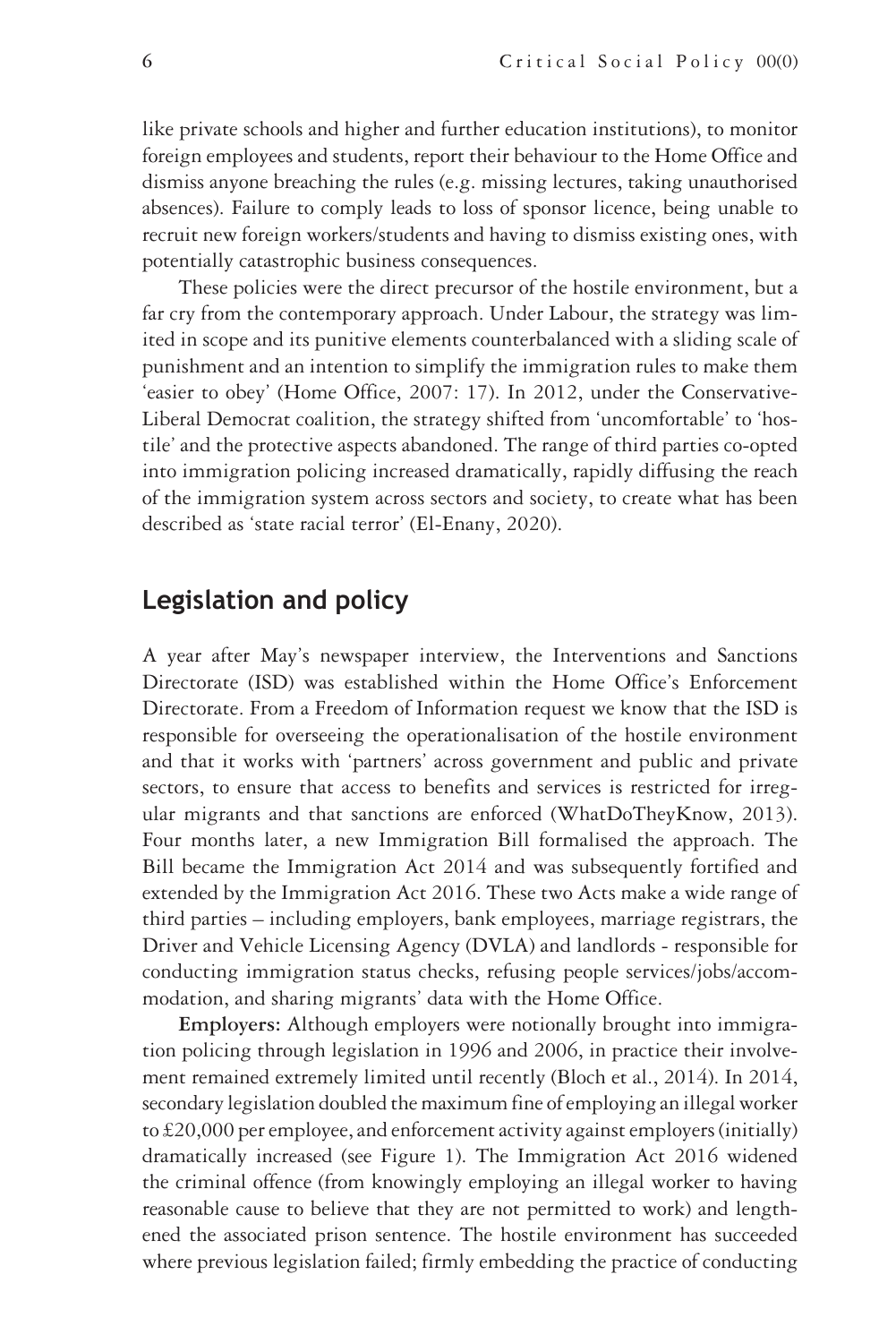



immigration checks on employees into workplace culture, even though – contrary to popular belief – such checks are not actually legally obligatory.

**Banks:** In her 2012 interview, Theresa May pledged to restrict migrants' 'access to financial services', noting the importance of banking for everyday life. The Immigration Act 2014 made banks and building societies responsible for checking the immigration status of new customers and declining accounts to irregular migrants. The Immigration Act 2016 extended this duty by requiring the closure of existing accounts. However, in one of the first signs of a re-evaluation of the hostile environment approach, in May 2018, the new Home Secretary Sajid Javid announced suspension of checks on, and closures of, existing accounts (Grierson, 2018a).

**Landlords:** The Immigration Act 2014 introduced a new concept: the 'right to rent', making landlords responsible for checking the immigration status of tenants. They face civil penalties up to  $\text{\pounds}3,000$  for each tenant whose immigration status does not allow them to rent. The Immigration Act 2016 went further, criminalising landlords and housing agents for renting to someone knowing, *or having reasonable cause to believe*, that they do not have the right to rent.

**DVLA:** The Immigration Act 2014 requires the DVLA to revoke driving licenses issued to people without sufficient leave to remain and bulk datashare with the Home Office. The scale of licence revocations is significant, with the Home Office making almost 10,000 requests to the DVLA in 2015 (ICIBI, 2016a). The Immigration Act 2016 introduced the criminal offence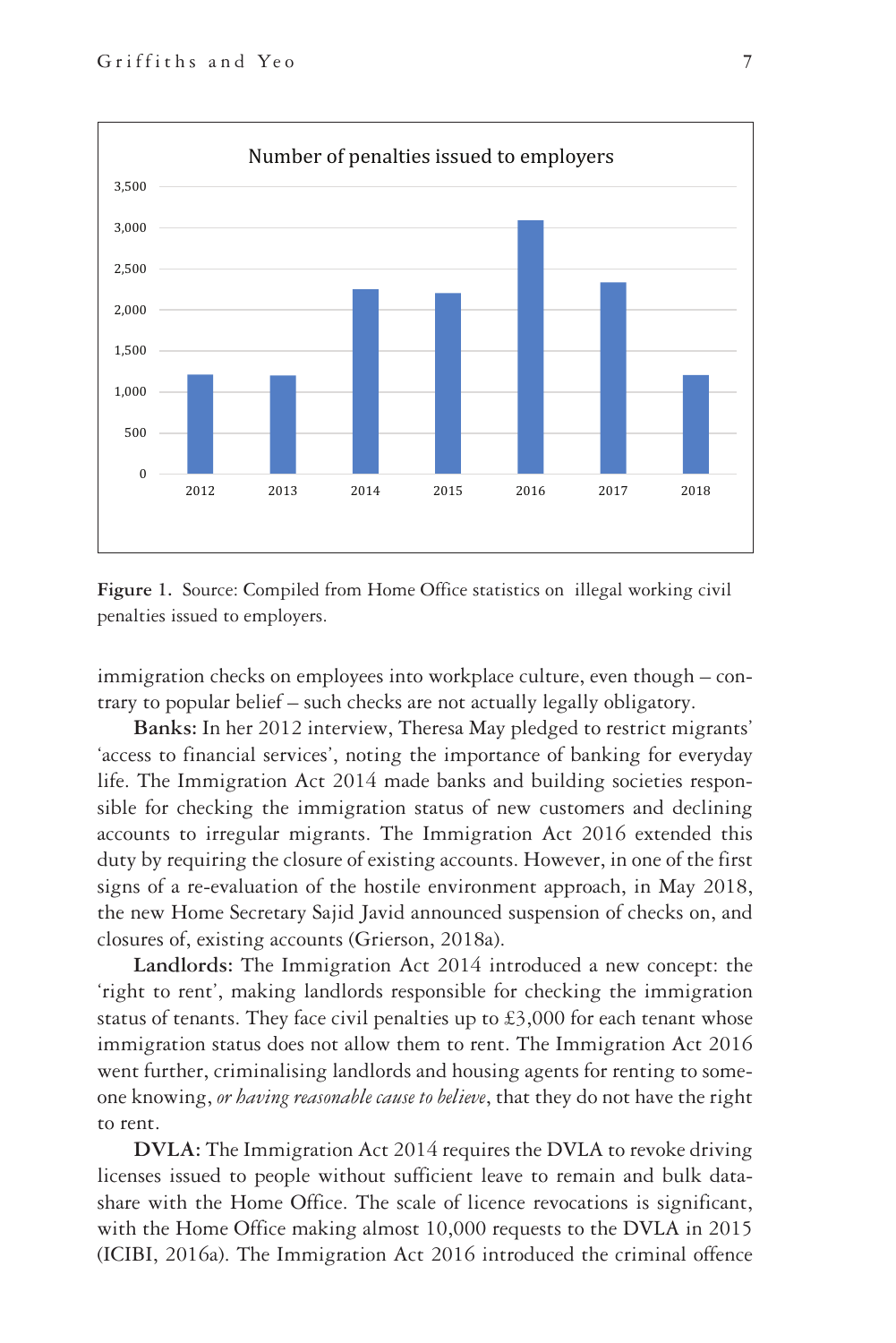of driving when unlawfully in the UK and gave immigration and police officers new powers to seize licences and vehicles.

**Marriage registrars:** The Immigration Act 2014 extended the duties of marriage registrars to check and report on the nationality and immigration status of all prospective couples. To accommodate these checks, the Act doubled the marriage notification period from 14 to 28 days for all marriages in the UK.

Alongside these two Immigration Acts, regulations and secondary legislation have brought additional essential frontline personnel - in health, education, policing and homelessness services - into the immigration sphere. They also strengthened the immigration functions of Local Authorities, with various teams adopting new immigration roles and developing partnerships with the Home Office, including those managing alcohol and taxi licensing, environmental health, building and planning, street-market regulation and neighbourhood wardens (Corporate Watch, 2017a). Some Local Authorities have even voluntarily contracted the Home Office to embed immigration officials in their organisations so as to conduct immigration status checks (Savage and Cadwalladr, 2019).

**Police:** The police have long argued that their involvement in immigration matters has a detrimental impact on policing and community relations. So although immigration offences such as overstaying visas and illegal entry were criminalised by the 1971 Immigration Act, they were rarely enforced by the police, reflected by extremely low prosecution and conviction rates. In 2012, however, a new 'joint working operation' between the police and Home Office codenamed Operation Nexus was piloted in London, before being rolled-out nationally. The details vary by region, but typically include having immigration officials embedded at police stations, police officers checking people's immigration status, and police contact and intelligence used to build deportation cases (Griffiths, 2017; Parmar, 2019).

**Healthcare:** Non-residents have been susceptible to NHS (National Health Service) charges since 1977, but in practice this was rarely enforced. In 2015, The National Health Service (Charges to Overseas Visitors) Regulations introduced new treatment fees (often required in advance) as well as routine immigration checks on patients by hospital and community health service staff (Feldman, 2020). The Home Office also established data-sharing agreements with NHS Digital and the Department of Health and Social Care, allowing it to obtain confidential non-clinical personal information, like addresses, of patients suspected of not having immigration status in the UK. Previously the NHS could only disclose patient information to third parties in connection to criminal investigations. In 2016, the Home Office made requests for nine thousand patients' data, leading to roughly six thousand people traced by immigration enforcement (Travis, 2017b).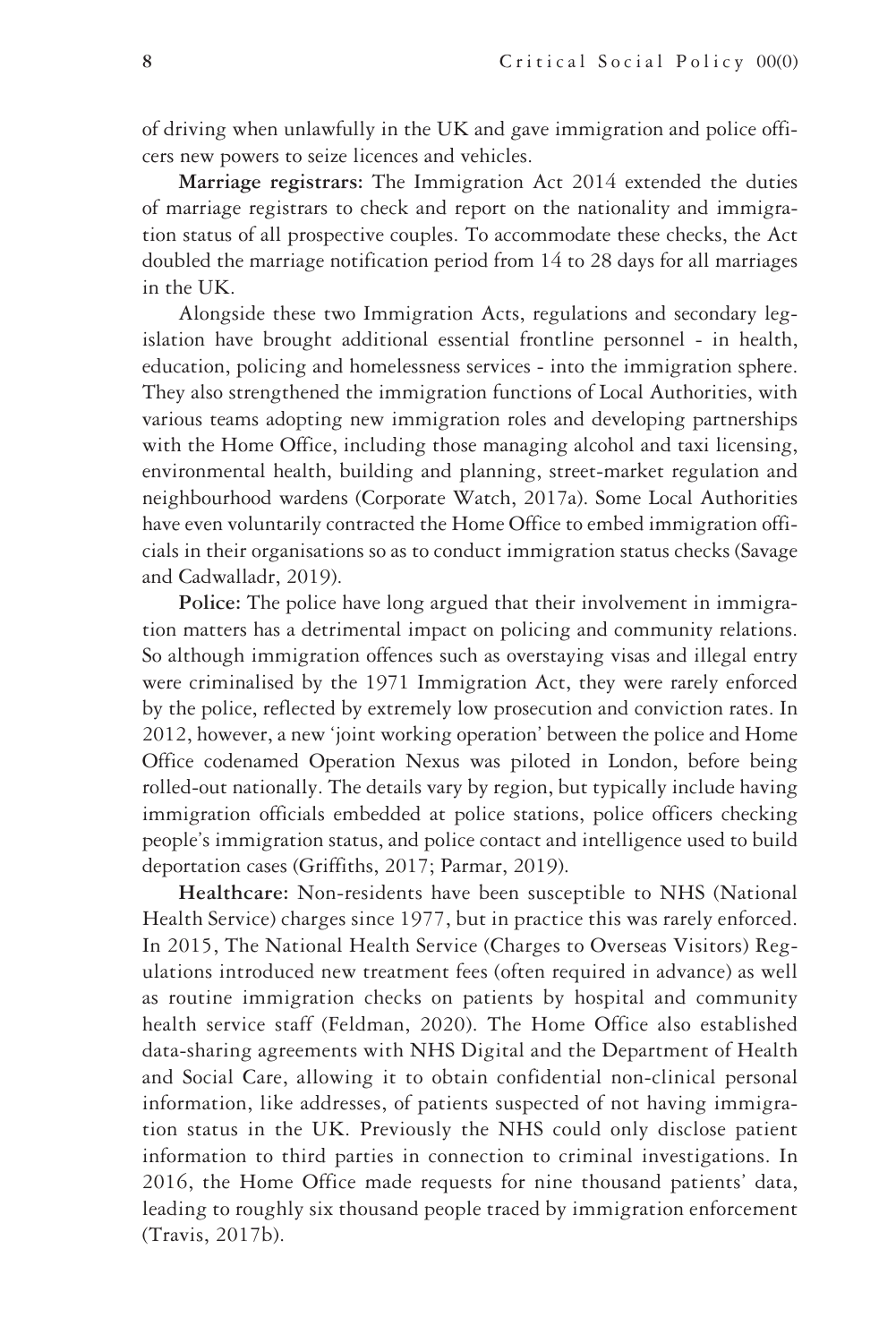**Schools:** Since 2008, universities and private schools have had to carry out immigration checks under the Points Based System. In June 2015, the Department for Education (DfE) and Home Office quietly signed a Memorandum of Understanding under which the DfE shares the personal details of 1,500 school children *a month* in order to help identify immigration offenders (Gayle, 2016). The data is drawn from school censuses and includes pupils' names and addresses, and school and attendance records. In September 2016, new regulations came into force adding nationality, country of birth, and proficiency in speaking, reading, and writing in English to the data collected in school censuses and collated in the national pupil database.

**Homelessness Services:** Under the hostile environment, local councils, London boroughs, the Greater London Authority and even charities pass on information about rough sleepers (including location and nationality) to the Home Office and conduct joint 'rough sleeper patrols' with Immigration Enforcement officers (Corporate Watch, 2017b). Collaborative street patrols involving well-known destitution charities were first piloted in 2010–2011 ('Operation Ark') but grew significantly following a second London pilot in 2015 ('Operation Adoze').

#### **Evaluating the hostile environment**

Given the extensive scope of the hostile environment across services and sectors, we might expect the policy approach to be carefully designed, evidenced and assessed. And yet, until 2018, there was remarkably little governmental monitoring, political scrutiny, media concern or public or parliamentary debate. With no White Paper underlying the policies, no clear aims or objectives and data-sharing Memorandums of Understanding only released as a result of Freedom of Information requests, months after operationalisation (Liberty, 2018: 11), it might appear that low public awareness was intentionally maintained. External reviewers have repeatedly criticised the Home Office for failing to specify policy objectives or measure the impacts of the hostile environment. The Independent Chief Inspector of Borders and Immigration criticised Ministers for not asking the key questions, creating pressure to deliver specific outcomes, setting targets for evaluation, assessing impacts or acting on information generated by the policies (ICIBI, 2016a: 7.9). Four years later, the Windrush Lessons Learned Review found that the department is still failing to monitor or properly evaluate the effectiveness and impact of the measures (Williams, 2020: 140), and the National Audit Office concluded that the Home Office cannot assess whether the policies have any meaningful impact on voluntary departures (NAO, 2020).

In this section we examine the impact and repercussions of the hostile environment. The task is complicated by a lack of data and uncertainty over the official objectives, although by piecing together clues from May's 2012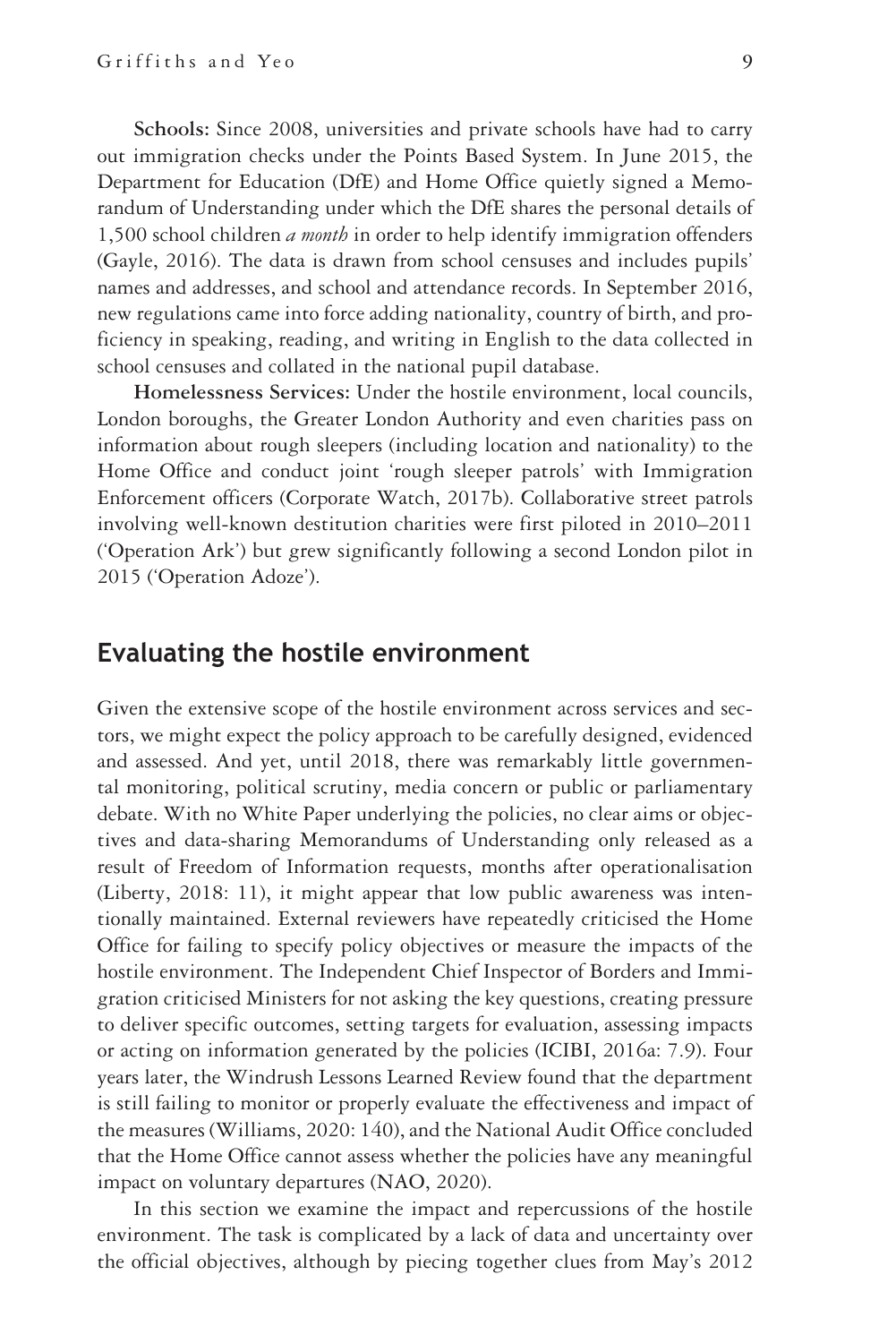interview, other Ministerial statements and the Immigration Bill factsheet, we can infer that the policy aims are: to discourage people from coming to the UK, to stop them overstaying visas, to prevent irregular migrants from accessing services and drawing from the public purse, and to make it easier to remove people.

The lack of clear objectives or official monitoring might suggest that the policy approach is propelled less by practical considerations around cost, resources and numbers, than 'feeling rules' appealing to notions of belonging, fairness and national sovereignty (Hochschild, 2003; Sirriyeh, 2015). It is notable that the original impact assessments stated that the Home Office 'expected' to increase the number of voluntary departures but that this could 'not be quantified', and simply that it was 'thought that the benefits would exceed the costs' (IfG, 2019: 38). Senior Home Office officials have said that even if evidence showed that the policies were ineffective, the approach would not be abandoned because it is 'the right thing to do' and that 'the public would not find it acceptable' for irregular migrants to access the same benefits and services as citizens and lawful migrants (ICIBI, 2016a: 7.8). Theresa May often justified the hostile environment using the concept of fairness, including asserting that 'most people' in the UK think that it is not fair for irregular migrants 'to continue to exist as everybody else does' (Travis, 2013). The hostile environment, then, may be better understood as an ideological stance, than an evidence-based, ends-driven policy approach, but must nonetheless have its costs and repercussions properly assessed.

#### *Impact on individuals*

One aim of the hostile environment is clearly being met: access to services is obstructed for those without immigration status. The number of people affected is unknown, not least because many are too precarious to seek publicity or redress, but it is estimated that there are around 800,000–1.2 million unauthorised migrants in the UK (Pew, 2019). However, the hostile environment also harms migrants who do have lawful immigration status as well as some British citizens (discussed below). The human impact can be extreme, as was illustrated by the plight of long-term, lawful residents in what became known as the 'Windrush scandal' after the ship that brought Caribbean workers to the UK in 1948 (see below). Many people were left destitute, some died prematurely and others were forced to leave the UK for countries they had left decades previously. The impact on newly arrived migrants may be even more severe, as they are less likely to have the socialisation, culturalisation and emergency support networks of long-term residents.

The human impacts of the hostile environment are wide ranging and potentially extreme. Reduced income through loss or denial of employment triggers a cascade of serious problems. Accommodation may be lost, a prob-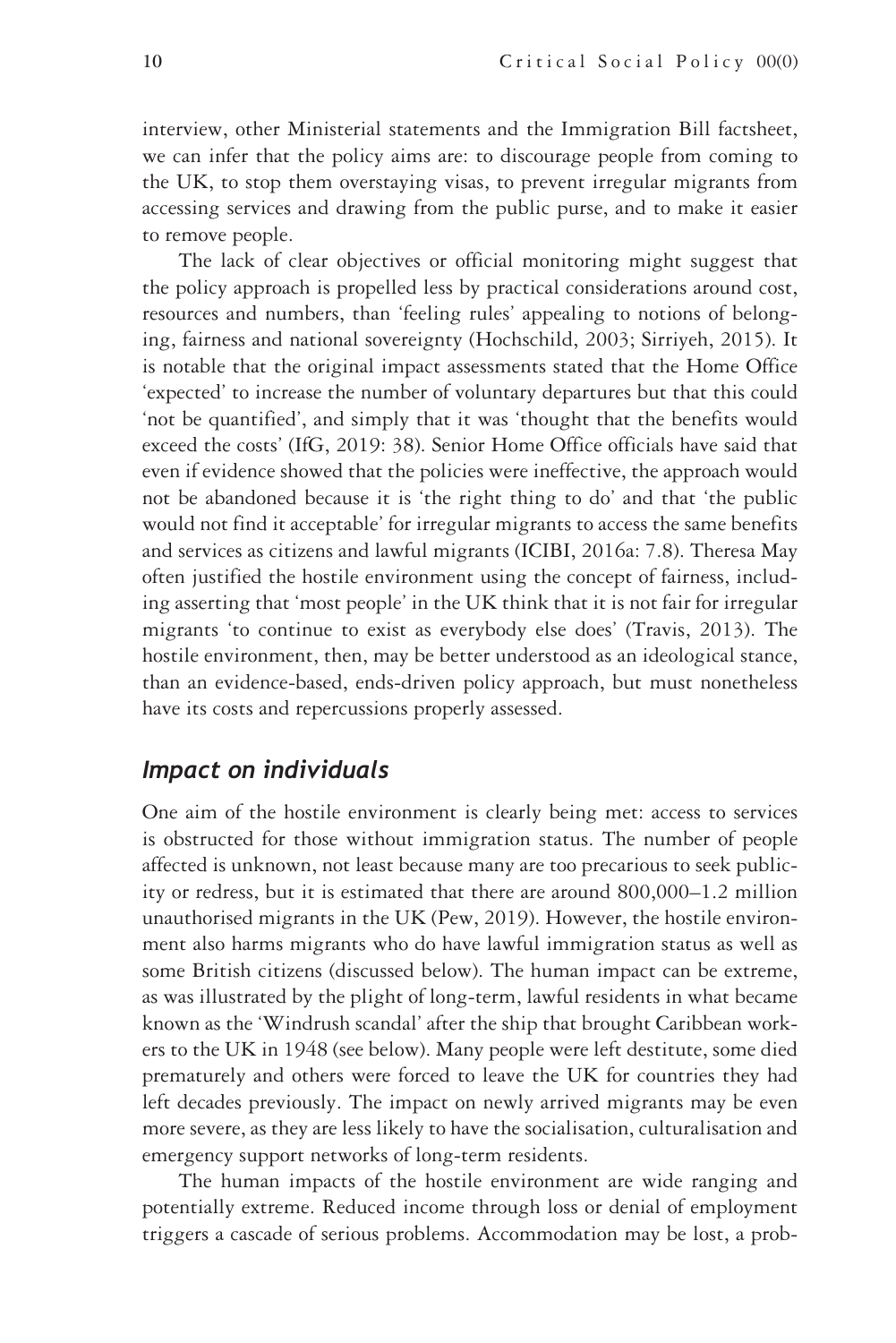lem exacerbated by the 'right to rent' scheme and denied access to the social welfare safety net. Those affected are forced into becoming street homeless (where they are vulnerable to being referred to the Home Office) or dependent upon friends and charity. Some engage in irregular work, where the lack of employment rights and protections create a hyper-vulnerable 'super-exploitable workforce' at risk of modern slavery (Bloch et al., 2014; Lewis et al., 2017). Barriers to marriage interferes with people's right to respect for their private and family life, and families may be afraid of vaccinating children or enrolling them in schools. There is evidence that some vulnerable people, including pregnant women and victims of abuse, are too afraid of immigration repercussions or excessive costs to seek care (Feldman, 2020; Gentleman, 2019). Others are turned away when they try, as was the case with a man that helped bring to light the Windrush scandal after he was incorrectly denied cancer treatment after 44 years of lawful residence (Gentleman, 2019).

It is important to remember that these dire impacts are not accidental side effects of the hostile environment but are central to its operation. Indeed, the effectiveness of 'everyday borders' is the production of generalised feelings of instability and anxiety (Flynn, 2015), which creates chronically insecure and dehumanised, 'deportable', people (de Genova, 2002).

#### *Migration numbers*

Researchers have shown that the deterrent effect of punitive policies and sanctions on immigration rates is negligible (Bloch et al., 2014; Duvell et al., 2018). Certainly, the (scant) evidence available does not suggest that the hostile environment is succeeding in deterring arrivals or overstaying, nor encouraging departures. Whilst it is difficult to assess the impact of individual policies from national statistics, it is evident that net migration has been *increasing* since the hostile environment began. Unauthorised migration has probably remained static in this period (Pew, 2019). According to Home Office statistics, both enforced and voluntary departures are actually decreasing each year (Figure 2).

In any case, the 'illegal immigrants' that the policies are designed to tackle are not an easily-definable or static group, but are produced through hostile environment policies, document checks and immigration-imbued service interactions (York, 2018). It is becoming increasingly easy to lose one's lawful immigration status, including through increased cost and complexity of immigration applications, inflexible rules, Home Office data errors and reductions of legal aid and grounds of appeal, and increasingly difficult to regularise one's status (Yeo, 2020).

#### *Financial costs*

The hostile environment might prevent unlawful migrants from drawing from the public purse but is unlikely to be saving the tax-payer money overall. The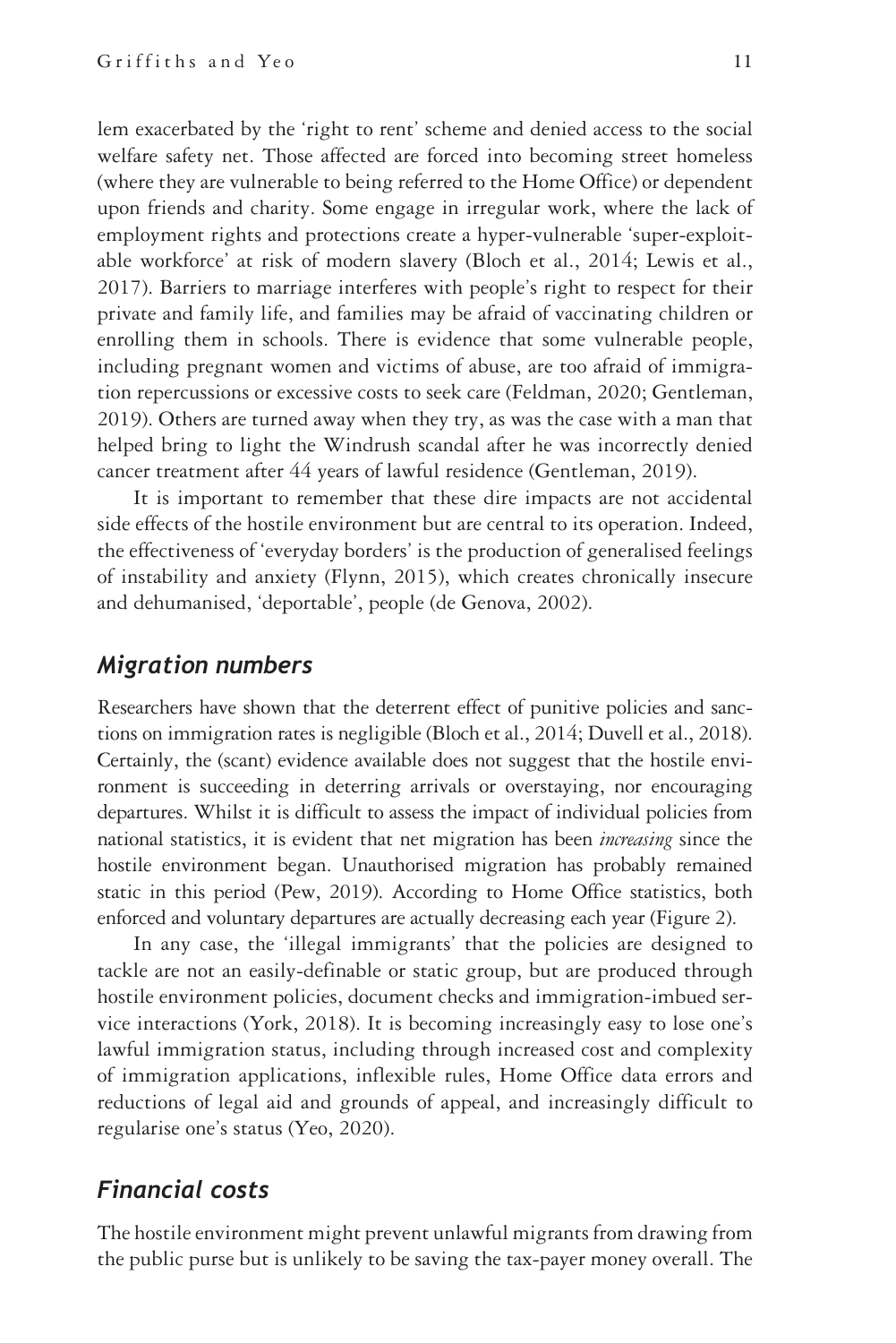

**Figure 2.** Source: Compiled from Home Office Quarterly Immigration Statistics (June 2019, table 'returns1')..

Home Office spreads some of its costs through deputisation but also faces new costs, such as the ISD's budget  $(\text{\pounds}5.5 \text{ million in } 2016 \text{ (ICIBI, } 2016a: 4.14)).$ Much of the hostile environment's costs however fall on other branches of the state, such as schools, hospitals and Local Authorities, as well as third parties like employers, banks and landlords, and ultimately therefore the general public. Although the hostile environment could generate revenues, it seems that these are outweighed by its implementation costs. Civil penalties, for example, have proven extremely difficult to enforce (Casciani, 2013), and the NHS spends more money chasing overseas patients than it recovers (and often eventually discovers that the person was actually entitled to free healthcare after all) (Hansard, 2017b).

# *Costs for society*

In addition to catastrophic individual impacts, the creation of an underclass of illegalised people unable to engage with basic or emergency services has risks for the wider society. As also found in the USA (Walsh, 2014), deputised immigration checking presents risks for public safety and security, puts strains on community relations and undermines citizenship by encouraging a climate of fear and hostility. Public health is threatened when people are afraid or prohibited from accessing medical treatment, vaccinations, antenatal care (Potter, 2017, Schweitzer, 2016) or 'track and trace' programs, as has been recently illustrated by the Covid-19 pandemic. Road safety is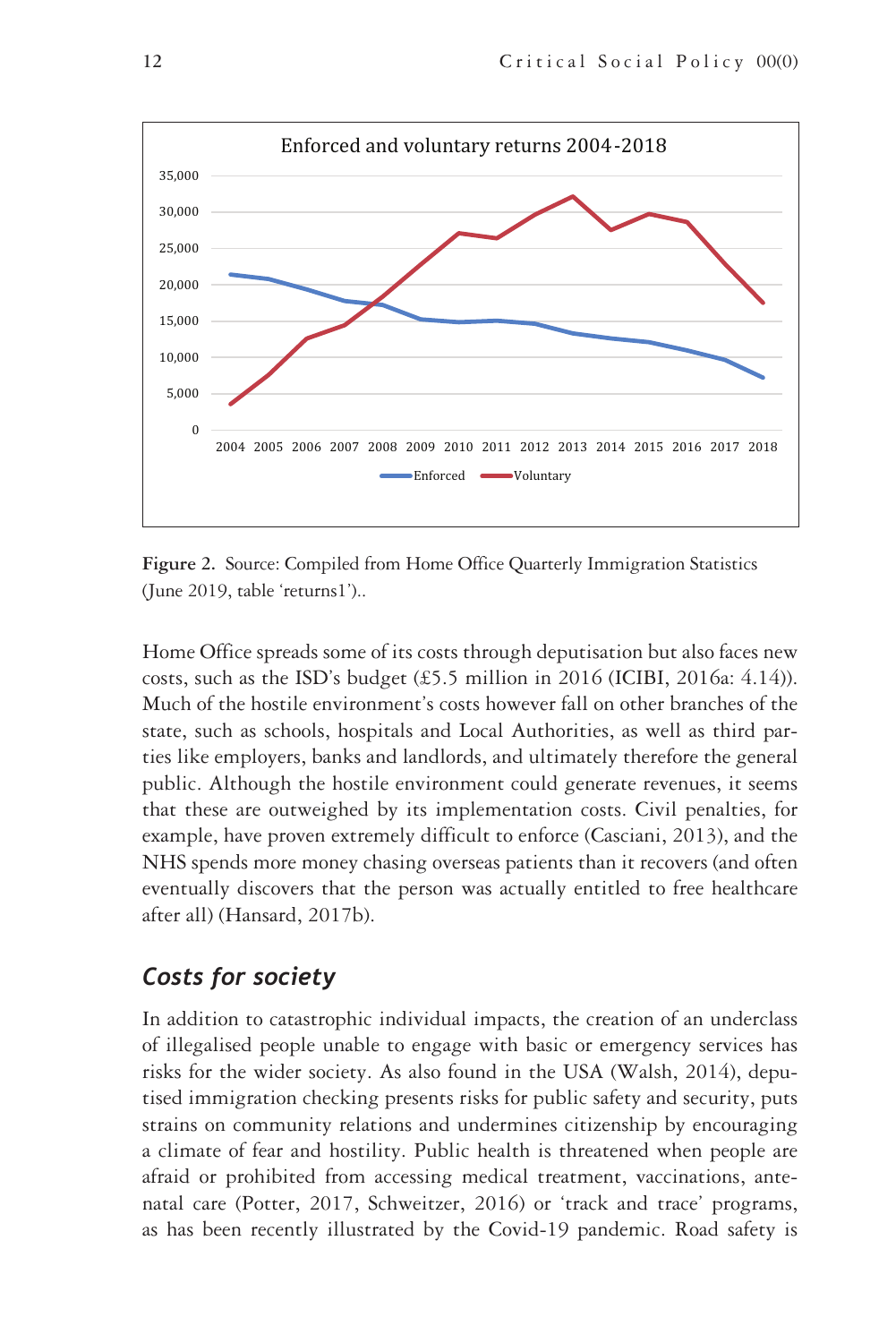reduced and hit-and-run accidents made more likely by depriving people of driving licences (Lueders et al., 2017). Giving the police immigration roles risks police/community relations and creates barriers for witnesses and victims to report crimes (Laville, 2013). Deputising immigration management also weakens government accountability and responsibility (Walsh, 2013) by shifting the – heavy – burden of enforcing refusals and restrictions.

The hostile environment also impacts society by legitimising and even encouraging racism and xenophobia. Concerns over potential discrimination have been raised from the beginning, including by NGOs, lawyers and British and Commonwealth politicians. For example, Communities and Local Government Minister Eric Pickles voiced concerns in 2013 that the landlord provisions would impinge on 'anyone foreign-looking' and several Caribbean foreign ministers warned of disproportional impacts on Afro-Caribbean UK residents (Grierson, 2018b). NGOs made similar warnings: the JCWI called the 2013 Immigration Bill a 'travesty' that would 'divide society', and the Immigration Law Practitioners Association warned it would be 'intrusive, bullying, ineffective and expensive and likely racist and unlawful to boot' (Travis, 2013).

It seems that these fears were valid. Ethnic minorities are disproportionately subject to immigration checks and having their residence questioned. Banks are reluctant to open accounts for foreign nationals, including those with lawful but limited leave to remain (Travis, 2017a), universities are accused of exceeding their statutory duties and acting in discriminatory ways, including by rejecting students from 'high risk' countries (Times Higher Education, 2015) and performing discriminatory attendance monitoring (Liberty, 2018: 18). A Home Office-commissioned assessment of the 'right to rent' pilot found landlords making discriminatory comments and disproportionately requiring ethnic minorities to prove their immigration status (Home Office, 2015). One NGO's poll of landlords found 44% would not rent to people who 'appear to be immigrants' (Shelter, 2016), and another found that half of landlords report being less likely to rent to foreign nationals and 58% refusing ethnic minorities without British passports (JCWI, 2015). In April 2020, the Court of Appeal found that the 'right to rent' scheme causes landlords to discriminate, although held that it was nonetheless lawful.

The risk of institutional discrimination translating into uneven immigration enforcement through the hostile environment is perhaps particularly high with the police. Evidence shows the overrepresentation of ethnic minorities at every level of the criminal justice system, including stop-and-searches and traffic stops (Bowling and Philips, 2002). With a case for deportation now potentially built upon a person's police file rather than criminal conviction, under Operation Nexus and the hostile environment, deportation can be justified through a medley of police encounters and arrests, even if they were for cautionable offences, made in error or did not lead to charges (Luqmani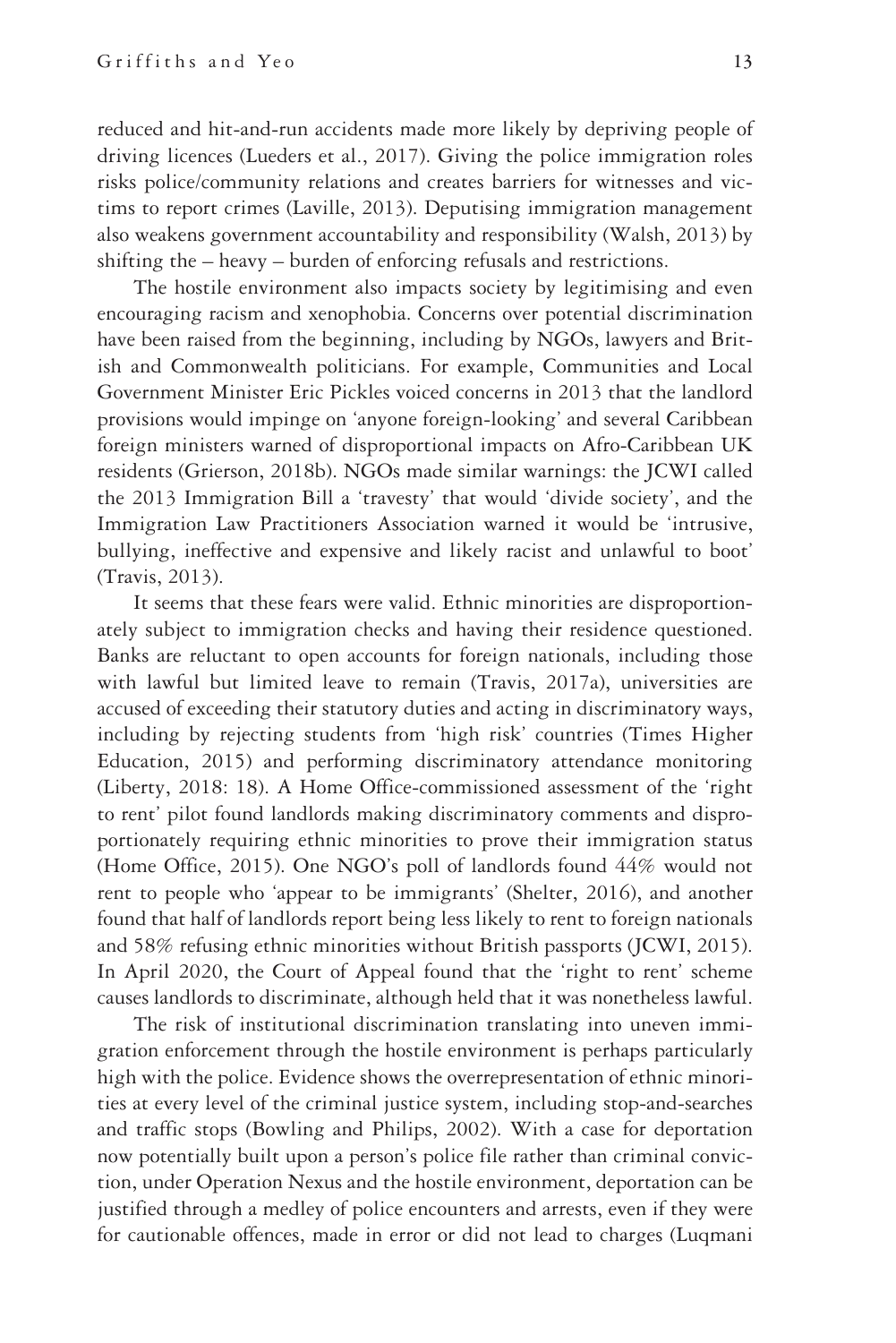Thompson and Partners, 2014: 7). The brunt is borne by ethnic minorities, as well as some marginalised white groups, such as east Europeans and Roma. Polish and Romanian police officers, for example, were seconded to London under Operation Nexus to target their nationals for removal (Bloomer, 2016). The destitution polices have also largely focused on rough-sleeping Europeans (Taylor, 2018).

The hostile environment not only legitimises and encourages discrimination by those to whom it deputises, but is an ongoing expression of the colonial system of racial ordering (El-Enany, 2020).

# **Flawed foundations**

The hostile environment for migrants is flawed. It has little impact on migration numbers, and yet has considerable human, financial, social and public safety costs. This section argues that the core problems relate to faulty underlying assumptions, the selectivity of immigration checks and poor-quality data. These fundamental flaws encourage overzealous and discriminatory application and result in high 'collateral damage' to countless lawful migrants and British citizens.

#### *Accuracy of data*

Unlike many countries, the UK does not have a central population database or identity card system. Third parties conducting checks are dependent, therefore, upon the quality of Home Office data to verify people's nationality or immigration status. It is concerning, then, that the department is regularly criticised for its databases being outdated and not up to standard (IfG, 2019: 34), holding information that is incomplete or inaccurate, and demonstrating high error rates and recordkeeping failings (ICIBI, 2016a: 2.7; ICIBI, 2016b). The Home Office's poor-quality data is passed onto the third parties enacting hostile environment restrictions, with potentially catastrophic implications for individuals. An error rate of almost 10% was found of customers identified as disqualified for banking by the Home Office (ICIBI, 2016a), and yet the Home Office instructed banks and building societies to only update records 'in exceptional circumstances' and that 'the default position should be to refuse' to doublecheck decisions (Home Office, 2017: 3) (and even then it takes up to a year to reopen bank accounts recognised as wrongly closed (Liberty, 2018: 25)). Poor Home Office data has been shown to result in the DVLA issuing driving licences to people whose immigration status should preclude them (ICIBI, 2016a: 2.8), whilst simultaneously incorrectly revoking hundreds of driving licences each year from those entitled to them (e.g. 259 licences were reinstated in 2015 (ICIBI, 2016a: 5.62)). The risks relating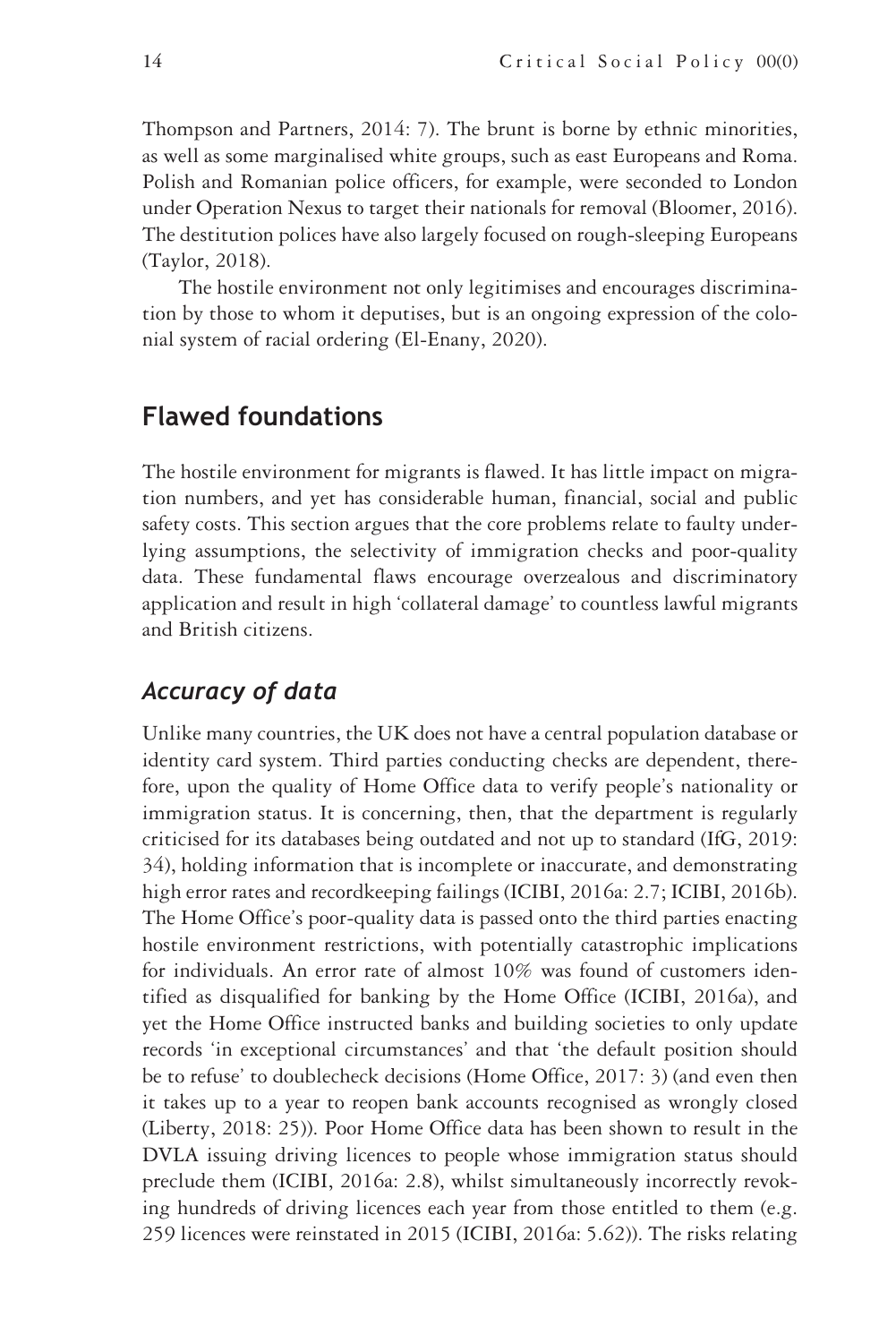to poor-quality or biased data capture, retention and utilisation are exacerbated by assumptions that data is neutral and accurate, and the barriers to reconsideration and redress.

#### *Selective checks*

Unlike the blanket identity checks required to access services in many countries, the UK's hostile environment does *not* impose universal or mandatory checks. Third parties are not obliged to check everyone's documents, rather they are penalised if they provide jobs/accommodation/services to foreign nationals without the correct immigration status. This is an important distinction. It encourages racial profiling by those deputised, by incentivising discriminatory application of checks on those deemed 'foreign' by their appearance, name or accent. Like other 'street level bureaucrats' (Lipsky, 1980), these de facto immigration officers wield considerable discretionary power and the authority for *ad hoc* interpretation of public policy.

The types of sectors brought into the hostile environment result in a disproportionate impact on those whose socio-economic background, age, health or ethnicity brings them into contact with public services or the criminal justice system, or who suffer precarious accommodation or employment. The 'Good Citizen' (white, male, middle class, home-owning and in possession of a passport) is likely to be relatively unaffected (Anderson, 2013). Understanding the uneven impacts of the hostile environment requires an intersectional approach that acknowledges the interrelation of variables such as gender, ethnicity and socio-economic status (Yuval-Davis et al., 2019). The hostile environment clearly encompasses both classed and racialised biases, as is evident across the British immigration system (e.g. Bhui, 2016; Griffiths, 2017; Mayblin, 2017; Parmar, 2019; Sirriyeh, 2015); and reflects its origins in controlling the movement of racialised poor people from former colonies (El-Enany, 2020).

#### *Undocumented vs. unlawful*

The fatal flaw at the heart of the hostile environment is the conflation of being undocumented and unlawfully-resident. It is assumed that those who have legal immigration status will have documentary evidence, so that a lack of 'papers' equates to a lack of immigration status. However, although these populations overlap, they are not synonymous. Many lawful migrants do not possess documentary proof of their identity or immigration status, or only have expired documents. Indeed, millions of British citizens do not have passports, with 17% of UK residents (about 10 million people) in the 2011 census reporting that they did not have one. With Britons who have refused or failed to prove their nationality to employers being fired under hostile environment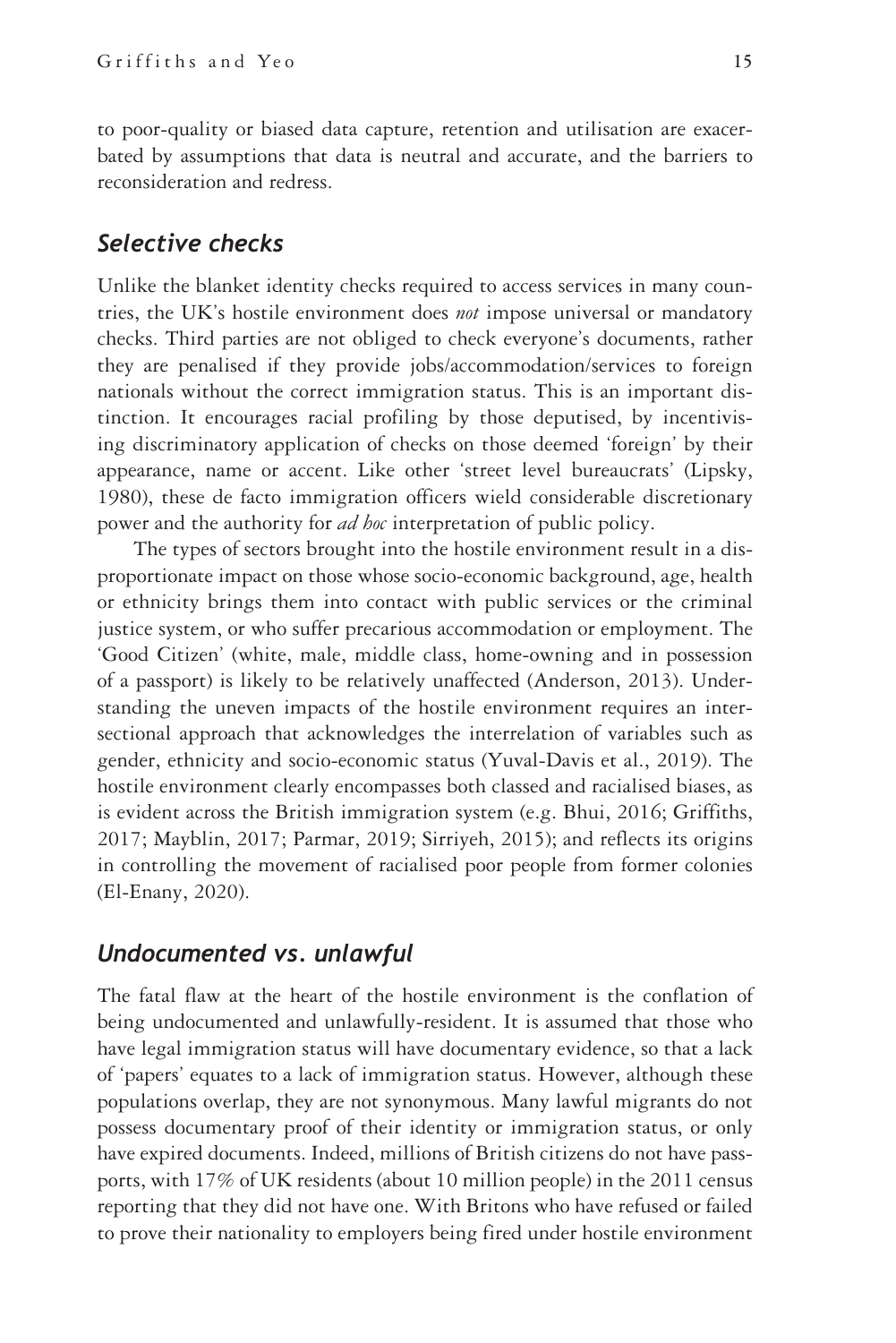policies, some are applying for passports simply in order to live and work in their own country. And as noted, the requirement to prove one's lawful status is not experienced equally.

#### *Overzealous application*

Serious problems arise from this mix of selective application of immigration checks coupled with erroneous assumptions over the quality of Home Office data and likelihood that people have documents. These include overenthusiastic third parties executing excessive and discriminatory checks and restrictions, as has also been shown for other national contexts of deputised immigration controls (Walsh, 2013). The hostile environment encourage third parties to treat an excessively broad and racialised group of people as unlawful migrants and to go beyond their legal obligations to overly-comply or even collaborate with the Home Office, as some universities and companies are accused of doing (e.g. by facilitating Home Office workplace raids by arranging fake meetings for their employers). There is evidence that people are being denied access to primary healthcare (to which *everyone* is entitled), or wrongly turned away from hospitals and maternity care (Bulman, 2017; Feldman, 2020). Marriage registrars refer thousands more couples to the Home Office for investigation each year than originally anticipated (Home Office, 2013), even though three quarters are subsequently permitted to marry (ICIBI 2016c). Lawful migrants, European Economic Area (EEA) nationals and British citizens are caught up in the process. Such harm is felt unevenly across society, particularly affecting those most likely to be subject to checks or most unlikely to have documentary evidence of their identity or immigration status, such as asylum seekers (Cassidy, 2019), pensioners, precarious workers and those with chaotic lives, low income or health problems. By encouraging existing and new forms of exclusion and risk-profiling, the hostile environment reinforces hierarchies of belonging and differentiated membership.

In a few cases, third party cooperation is encouraged through financial reward. Homelessness charities, for example, are contracted through a 'payment by numbers' scheme under which funding is tied to the number of rough sleepers helped to leave the UK (Corporate Watch, 2017b). Local Authorities must engage in Home Office immigration enforcement projects if they wish to bid for the Controlling Migration Fund (Corporate Watch, 2017a). But primarily, over-compliance from deputies is encouraged through threats of high sanctions coupled with the extreme uncertainty and complexity of the immigration system. It is notoriously difficult to assess immigration status and identity documents, and to stay abreast of the frequently-changing policies. Hostile environment guidance for employers and landlords, for example, are long and complicated 40-page booklets (e.g. Home Office, 2020).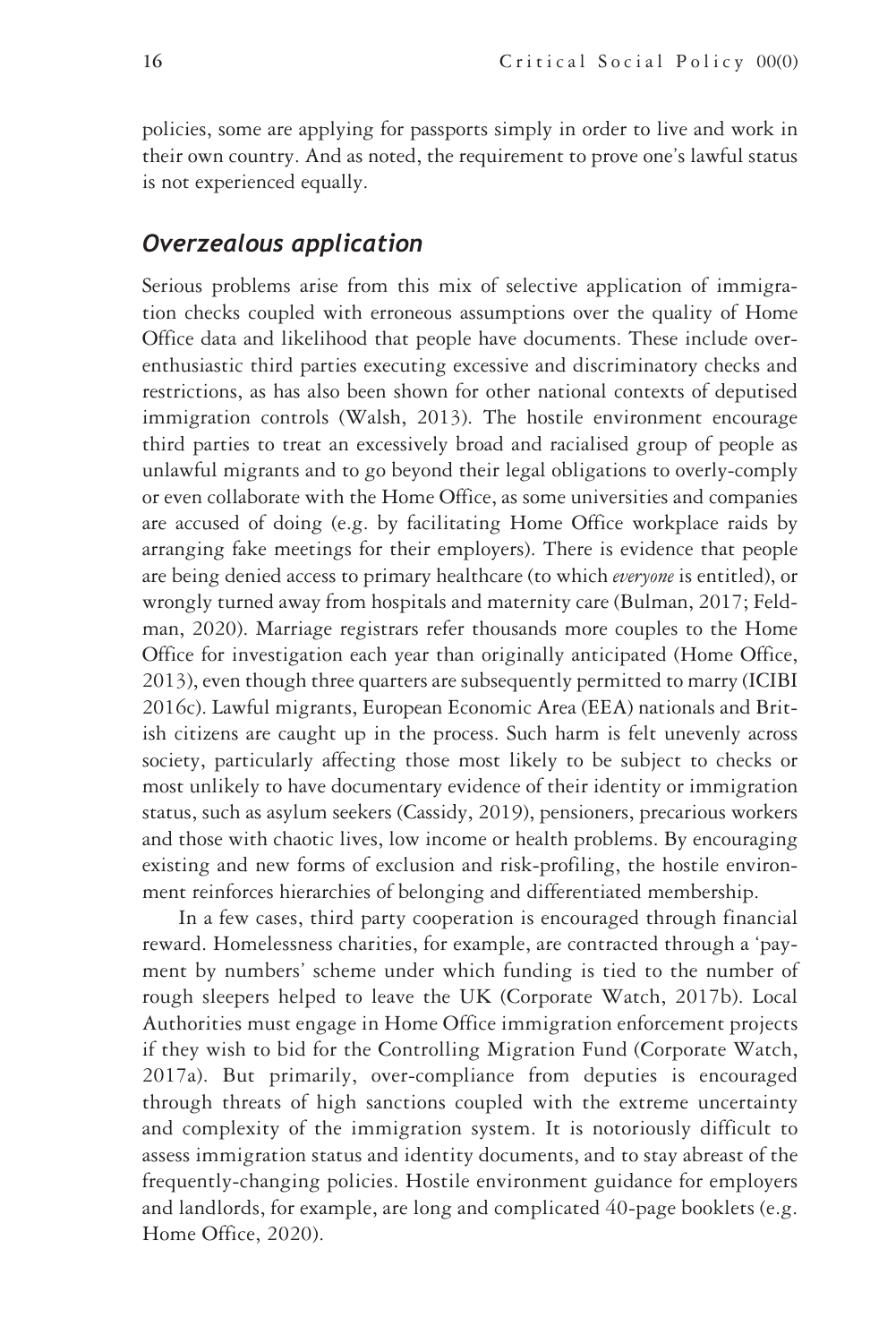And yet mistakes result in severe sanctions like forfeited sponsorship licences, civil fines, criminal charges and imprisonment. Employers, for example, face a £20,000 penalty or five-year prison sentence for hiring unlawful workers, but no incentive for employing eligible foreign nationals and no effective sanction for discriminatory hiring or checking practices. They – like other third parties – are often unsure exactly what is required (e.g. incorrectly believing that they are legally obliged to conduct immigration checks rather than just being forbidden from hiring someone without permission to work). The uncertainty pervading the hostile environment is sustained by government, including through the creation of overly-broad criminal offences that are intended to be operationalised selectively. Providers of safe housing to victims of abuse, for example, have only been reassured that they *probably* will not be prosecuted for housing irregular migrants.

These factors encourage third parties to adopt over-cautious approaches to immigration checks and restrictions, affecting many more people than 'just' those unlawfully-present, and doing so in discriminatory ways.

#### *The Windrush scandal*

From 2017, the media began to cover the plight of long-standing, lawful residents being brought into the immigration gaze through the hostile environment (Gentleman, 2019). Eventually termed 'the Windrush scandal', these cases illuminated the human repercussions of the system's flaws, particularly the false assumption that lawful residents have documentary evidence, and the racialised and classed biases encouraged by selective checks and high sanctions facing those 'deputised'. Those affected arrived in the UK decades ago, with a right of entry and residence as 'Citizens of the United Kingdom and Colonies' or Commonwealth citizens. They retained their rights after the Immigration Act 1971 removed them from new entrants, but these rights were protected in law, not physical documents. This caused little problem until the hostile environment. These residents (many elderly, working class and minority ethnic), were particularly likely to face immigration checks, but found themselves unable to prove their lawful status (for which they carried the burden of proof (Bawdon, 2014; York, 2018)). Scores lost jobs and homes, were denied pensions or healthcare, even detained or deported.

The diffusion of everyday borders can offer opportunity for collaboration and resistance (Cooper et al., 2016). The Windrush scandal and campaigning by those affected have led to (some) pushback from those deputised, the resignation of a Home Secretary, (limited) policy row-back from politicians and help for a small group of people affected to be retrospectively documented. Some Local Authorities and police forces are beginning to distance themselves from the hostile environment (although some others are doing quite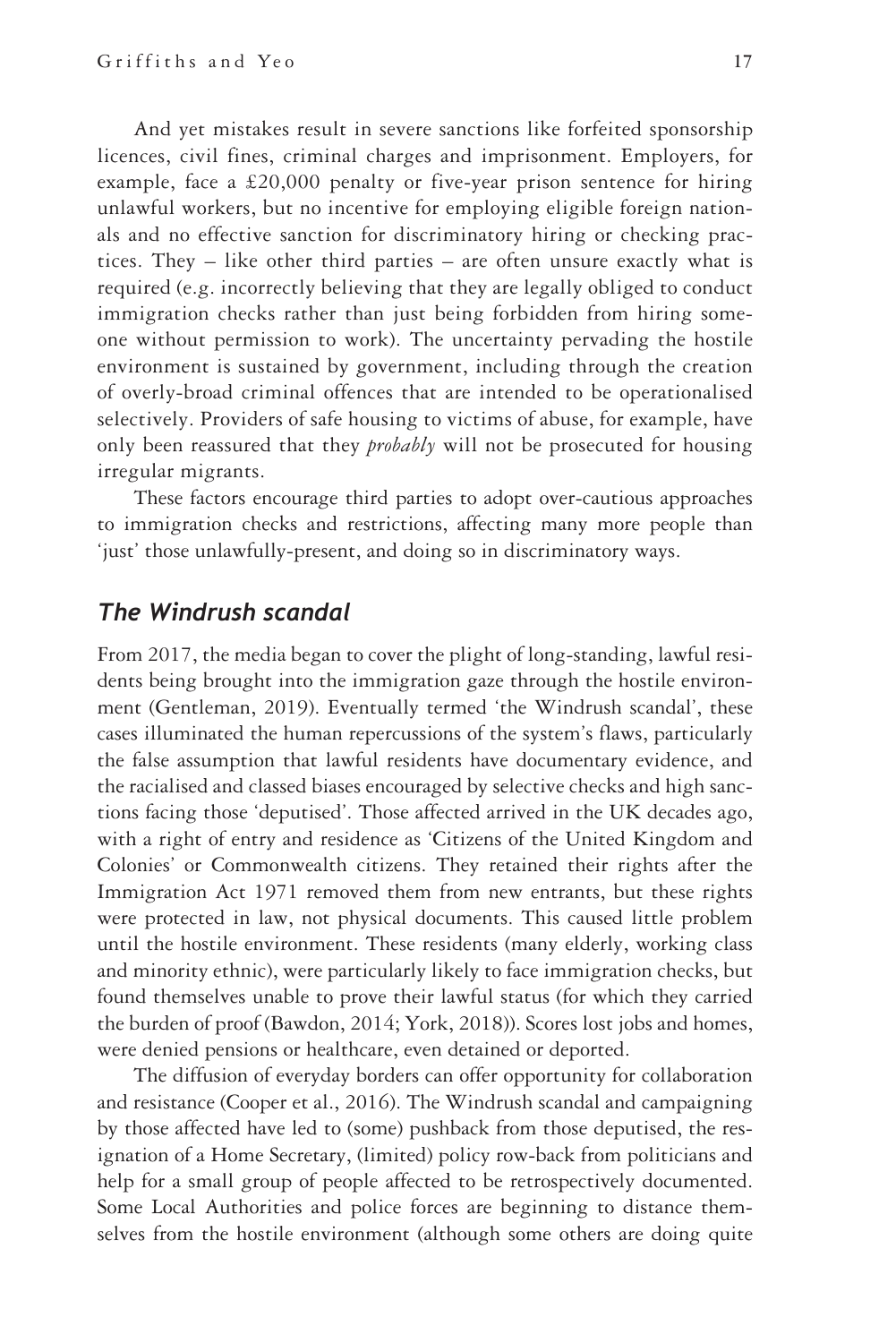the opposite), with the National Police Chiefs Council on modern slavery and organised immigration crime stating that the police had an 'inappropriate relationship' with immigration enforcement and would no longer automatically check the immigration status of victims of crimes. Several Royal Colleges of medicine and medical NGOs have spoken-out about immigration checks and data-sharing spreading into healthcare (e.g. RCP, 2018) and new NGOs have been established to campaign against hostile environment in schools (Against Borders for Children) and universities (Unis Resist Border Controls). Even the Home Office is softening its rhetoric and speaking of 'compliance' rather than hostility, although the policies remain mostly intact.

# **Conclusion**

This article argues that the hostile environment for migrants is a specific policy approach and represents a significant development in the UK's immigration strategy by effectively admitting that governments cannot meaningfully enforce immigration laws or ensure impermeable borders. Although the Home Office remains responsible for operationalising the immigration system, the hostile environment 'deputises' responsibilities, devolving the spaces and agents of immigration policing across everyday society, and making an unprecedented range of agencies, services, institutions, companies, charities and private individuals responsible for checking immigration status, passing on information to the Home Office and delivering immigration-related exclusions. The policies were based on little evidence, planning or monitoring, they do not appear to have meaningful impact on immigration numbers, and serious questions arise over their ethics, efficiency, effectiveness and logic. There are high costs for the public purse, health, safety, security and society, including by erecting barriers to healthcare and undermining equality and social cohesion through encouraging xenophobia and racism. Moreover, by being based on erroneous assumptions regarding immigration status, documentation and the reliability of Home Office data, as well as legitimising discrimination and encouraging overzealous application, the hostile environment expands the subordinated 'illegal' category of persons, drawing-in citizens and lawful migrants in the process.

Despite a political aspiration for affecting migration arrival and removal rates, the hostile environment is not merely an immigration policy. It is a deliberate attempt to 'devolve' responsibility for border policing, diffusing it throughout British society, and to curtail the lives of certain people – particularly those racialised and impoverished (Anderson, 2013; El-Enany, 2020) - leaving them physically present, but criminalised, marginalised and precarious. The hostile environment is a moral and punitive political stance; creating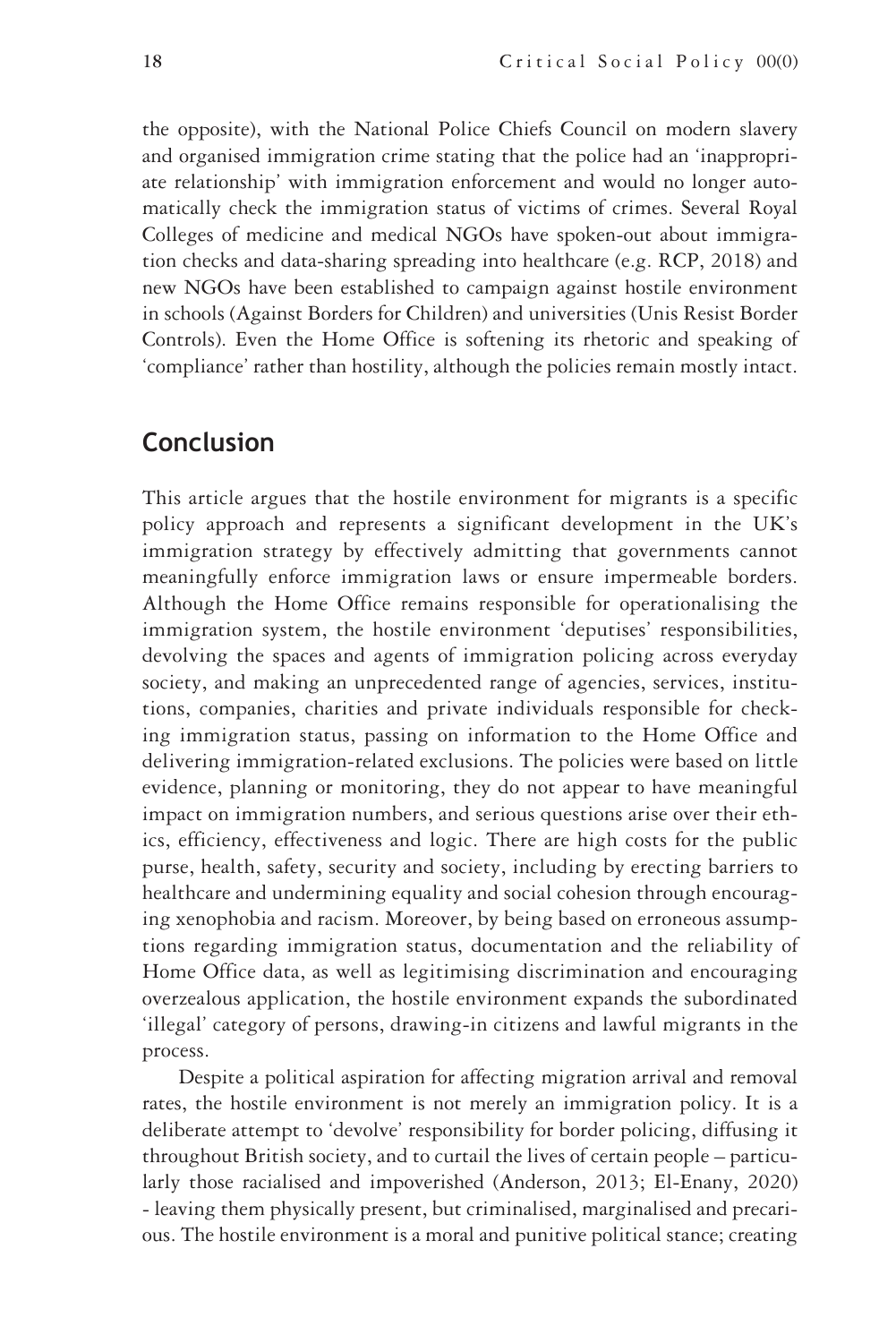and disciplining 'deportable' people (de Genova, 2002; Flynn, 2015), sustaining racialised colonial hierarchies (El-Enany, 2020) and requiring UK residents to inflict considerable harm on each other, with profoundly significant consequences for individuals and broader society.

It is especially concerning, then, that lessons have not been learned as a result of the Windrush scandal. Although some Local Authorities, police forces and doctors have spoken out about the hostile environment in recent years, the hostile environment remains firmly embedded in primary and secondary legislation and professional services and culture. Indirect immigration enforcement is also expected to be the primary means of policing immigration after Brexit, given that EEA nationals will probably have visa-free access to the UK but face restrictions on their right to work and access public services. As it stands, existing EEA residents of the UK are personally responsible for applying for settled status even if they are automatically entitled and are given electronic rather than hardcopy evidence of their status. Assuming – as seems certain – that after Brexit the consequences for failing immigration checks will continue to be dire, as it stands the problems demonstrated by Windrush will inevitably be repeated.

#### **Acknowledgements**

The authors would like to thank the University of Birmingham and the Economic and Social Research Council for their support of this article and its open accessibility, and to the Critical Social Policy editors and anonymous reviewers for their pertinent and constructive feedback.

#### **Funding**

The author(s) disclosed receipt of the following financial support for the research, authorship, and/or publication of this article: The writing of this article was partly funded by the Economic and Social Research Council, grant number ES/K009370/1.

#### **References**

- Aliverti A (2016) Immigration offences: Trends in legislation and criminal and civil enforcement. *Migration Observatory Briefing*. Oxford: Migration Observatory. Available at: [https://migrationobservatory.ox.ac.uk/resources/briefings/immi](https://migrationobservatory.ox.ac.uk/resources/briefings/immigration-offences-trends-in-legislation-and-criminal-and-civil-enforcement/)[gration-offences-trends-in-legislation-and-criminal-and-civil-enforcement/](https://migrationobservatory.ox.ac.uk/resources/briefings/immigration-offences-trends-in-legislation-and-criminal-and-civil-enforcement/)
- Amoore L (2006) Biometric borders: Governing mobilities in the war on terror. *Political Geography* 25(3): 336–351.
- Anderson B (2013) *Us and Them: The Dangerous Politics of Immigration Control*. Oxford: Oxford University Press.
- Balibar E (2004) *We, the People of Europe? Reflections on Transnational Citizenship*. Princeton: Princeton University Press.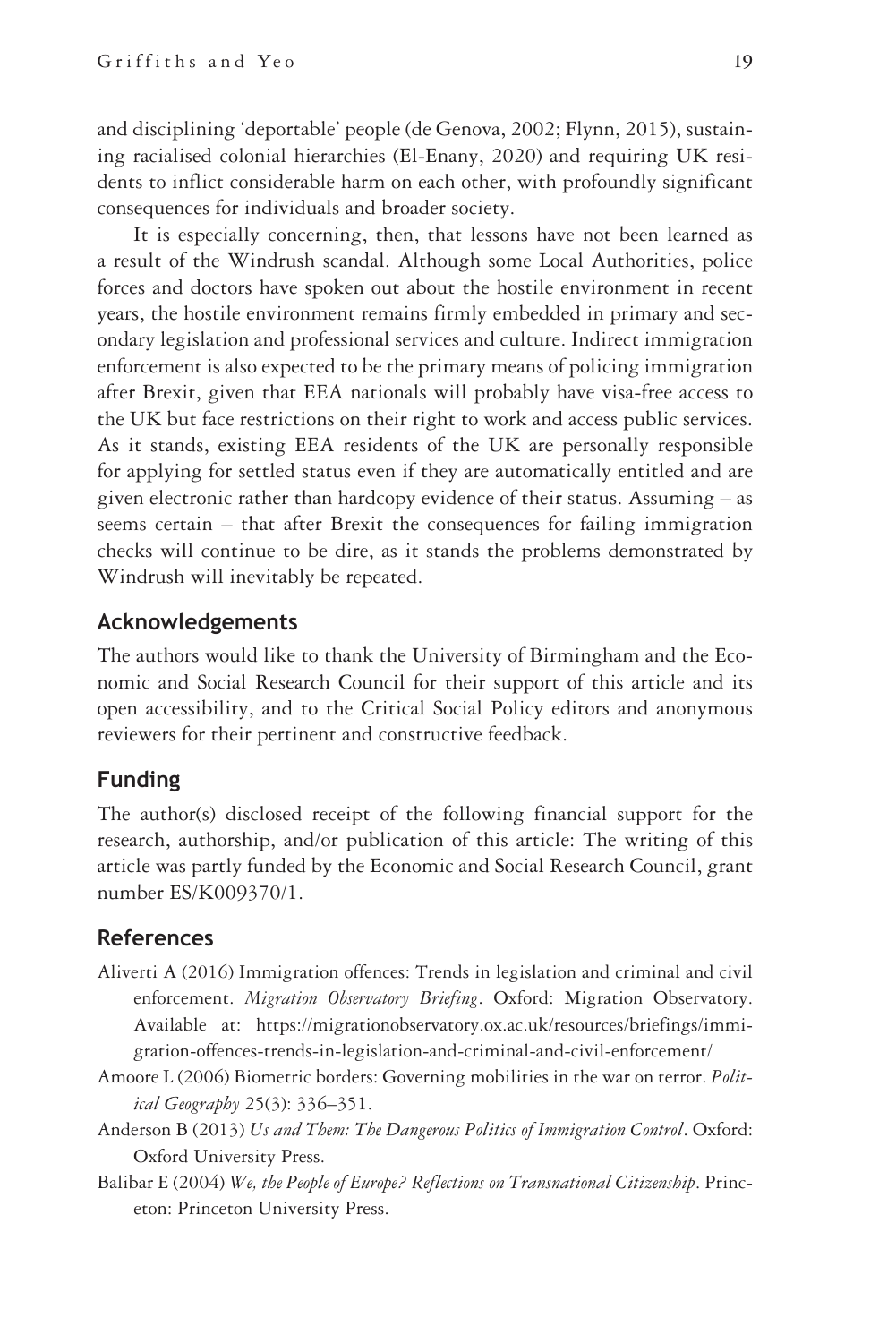- Bawdon F (2014) *Chasing Status: If Not British, Then What Am I?* Legal Action Group. Available at:<https://www.lag.org.uk/about-us/policy/campaigns/chasing-status>
- Bhui H (2016) The place of 'race' in understanding immigration control and the detention of foreign nationals. *Criminology & Criminal Justice* 16: 267–285.
- Bloch A, Kumarappan L and McKay S (2014) Employer sanctions: The impact of workplace raids and fines on undocumented migrants and ethnic enclave employers. *Critical Social Policy* 35(1): 132–151.
- Bloomer N (2016) Home Office programme quietly kicks EU citizens out of the UK. Available at: [http://www.politics.co.uk/blogs/2016/04/27/home-office](http://www.politics.co.uk/blogs/2016/04/27/home-office-programme-quietly-kicks-eu-citizens-out-of-the-u)[programme-quietly-kicks-eu-citizens-out-of-the-u](http://www.politics.co.uk/blogs/2016/04/27/home-office-programme-quietly-kicks-eu-citizens-out-of-the-u)
- Bowling B and Phillips C (2002) *Race, Crime and Justice*. Harlow: Longman.
- Bulman M (2017) Thousands of asylum seekers and migrants wrongly denied NHS healthcare. *The Independent*, 16 April. Available at: [http://www.independent.](http://www.independent.co.uk/news/uk/home-news/asylum-seekers-migrants-wrongly-denied-nhs-healthcare-cancer-doctors-phil-murwill-a7672686.html) [co.uk/news/uk/home-news/asylum-seekers-migrants-wrongly-denied-nhs](http://www.independent.co.uk/news/uk/home-news/asylum-seekers-migrants-wrongly-denied-nhs-healthcare-cancer-doctors-phil-murwill-a7672686.html)[healthcare-cancer-doctors-phil-murwill-a7672686.html](http://www.independent.co.uk/news/uk/home-news/asylum-seekers-migrants-wrongly-denied-nhs-healthcare-cancer-doctors-phil-murwill-a7672686.html)
- Casciani D (2013) Two-thirds of fines for illegal workers uncollected. *BBC*. Available at:<https://www.bbc.co.uk/news/uk-23535938>
- Cassidy K (2019) Where can I get free? Everyday bordering, everyday incarceration. *Transactions of The Institute Of British Geographers* 44(1): 48–62.
- Coleman M (2009) What counts as the politics and practice of security, and where? Devolution and immigrant insecurity after 9/11. *Annals of the Association of American Geographers* 99(5): 904–913.
- Cooper A, Perkins C and Rumford C (2016) The vernacularization of borders. In: Jones R and Johnson C (eds) *Placing the Border in Everyday Life*. Abingdon: Routledge.
- Corporate Watch (2017a) The hostile environment: Turning the UK into a nation of border cops. Available at: [https://corporatewatch.org/the-hostile-environment](https://corporatewatch.org/the-hostile-environment-turning-the-uk-into-a-nation-of-border-cops-2/)[turning-the-uk-into-a-nation-of-border-cops-2/](https://corporatewatch.org/the-hostile-environment-turning-the-uk-into-a-nation-of-border-cops-2/)
- Corporate Watch (2017b) Rough sleeper immigration raids and charity collaboration. Available at: [https://corporatewatch.org/the-round-up-rough-sleeper](https://corporatewatch.org/the-round-up-rough-sleeper-immigration-raids-and-charity-collaboration-2/)[immigration-raids-and-charity-collaboration-2/](https://corporatewatch.org/the-round-up-rough-sleeper-immigration-raids-and-charity-collaboration-2/)
- De Genova N (2002) Migrant 'illegality' and deportability in everyday life. *Annual Review of Anthropology* 31: 419–447.
- Duvell F, Cherti M and Lapshyna I (2018) *Does Immigration Enforcement Matter? Irregular Immigrants and Control Policies in the UK*. Available at: [https://www.compas.](https://www.compas.ox.ac.uk/project/does-immigration-enforcement-matter-diem/) [ox.ac.uk/project/does-immigration-enforcement-matter-diem/](https://www.compas.ox.ac.uk/project/does-immigration-enforcement-matter-diem/)
- El-Enany N (2020) *(B)ordering Britain: Law, Race and Empire*. Manchester: Manchester University Press.
- Feldman R (2020) NHS charging for maternity care in England: Its impact on migrant women. *Critical Social Policy* Online First: 1–21.
- Flynn D (2005) New borders, new management: The dilemmas of modern immigration policies. *Ethnic and Racial Studies* 28(3): 463–490.
- Flynn D (2015) Frontier anxiety: Living with the stress of the every-day border. *Soundings: A Journal of Politics and Culture* 61: 62–71.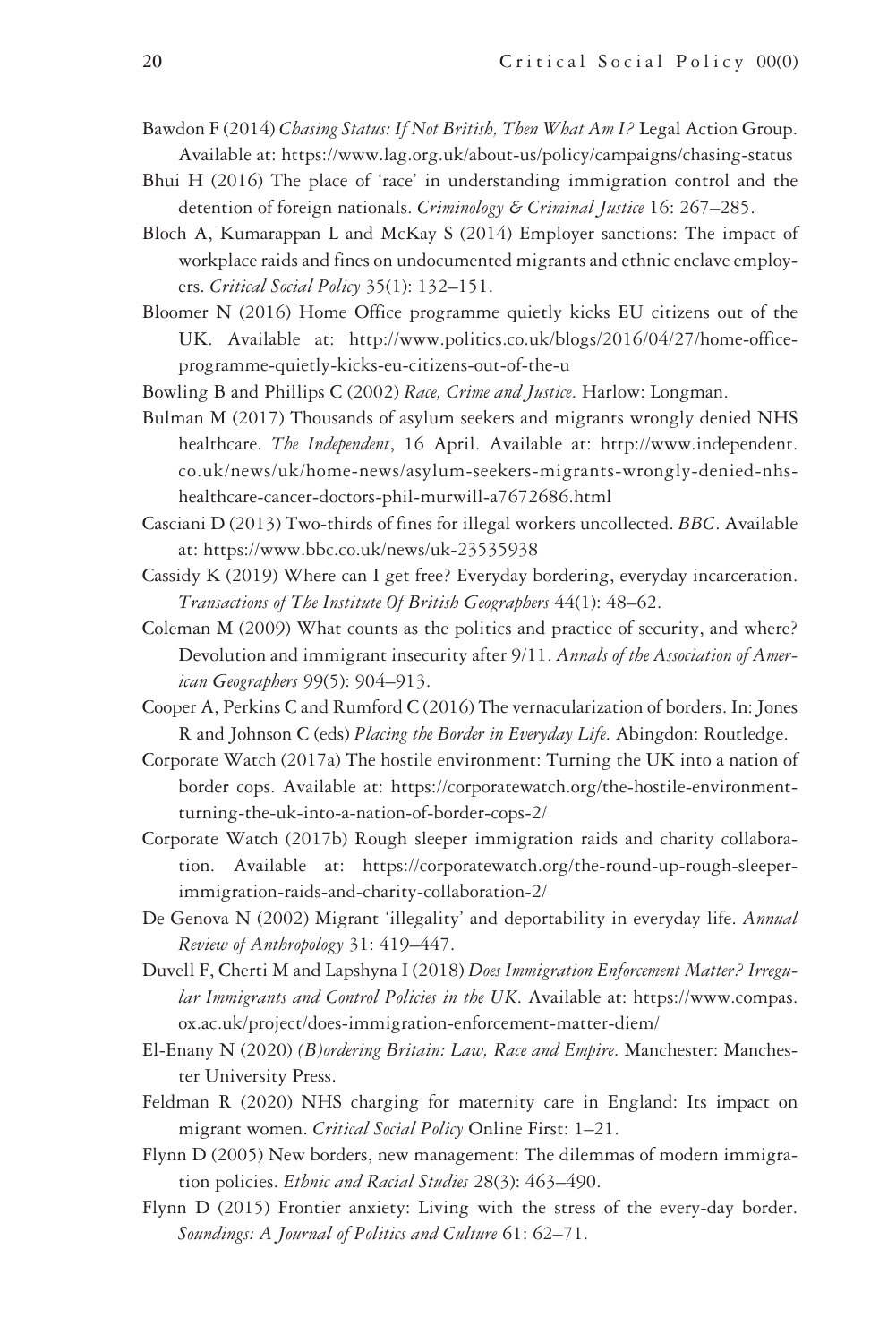- Gayle D (2016) Pupil data shared with Home Office to create hostile environment for illegal migrants. *The Guardian*, 15 December. Available at: [https://www.](https://www.theguardian.com/uk-news/2016/dec/15/pupil-data-shared-with-home-office-to-identify-illegal-migrants) [theguardian.com/uk-news/2016/dec/15/pupil-data-shared-with-home-office-to](https://www.theguardian.com/uk-news/2016/dec/15/pupil-data-shared-with-home-office-to-identify-illegal-migrants)[identify-illegal-migrants](https://www.theguardian.com/uk-news/2016/dec/15/pupil-data-shared-with-home-office-to-identify-illegal-migrants)
- Gentleman A (2019) *The Windrush Betrayal: Exposing the Hostile Environment*. London: Guardian Faber.
- Goodfellow M (2019) *Hostile Environment: How Immigrants Became Scapegoats*. London: Verso.
- Grierson J (2018a) Home Office suspends immigration checks on UK bank accounts. *The Guardian*, 17 May. Available at: [https://www.theguardian.com/](https://www.theguardian.com/uk-news/2018/may/17/home-office-suspends-immigration-checks-on-uk-bank-accounts) [uk-news/2018/may/17/home-office-suspends-immigration-checks-on-uk-bank](https://www.theguardian.com/uk-news/2018/may/17/home-office-suspends-immigration-checks-on-uk-bank-accounts)[accounts](https://www.theguardian.com/uk-news/2018/may/17/home-office-suspends-immigration-checks-on-uk-bank-accounts)
- Grierson J (2018b) Hostile environment: Anatomy of a political disaster. *The Guardian*, 27 August. Available at: [https://www.theguardian.com/uk-news/2018/](https://www.theguardian.com/uk-news/2018/aug/27/hostile-environment-anatomy-of-a-policy-disaster) [aug/27/hostile-environment-anatomy-of-a-policy-disaster](https://www.theguardian.com/uk-news/2018/aug/27/hostile-environment-anatomy-of-a-policy-disaster)
- Griffiths M (2017) Foreign, criminal: Doubly damned modern British folkdevil. *Citizenship Studies* 21(5): 527–546.
- Hansard (2014) Written question 214408, 11 November. Available at: [http://www.](http://www.parliament.uk/business/publications/written-questions-answers-statements/written-question/Commons/2014-11-11/214408/) [parliament.uk/business/publications/written-questions-answers-statements/](http://www.parliament.uk/business/publications/written-questions-answers-statements/written-question/Commons/2014-11-11/214408/) [written-question/Commons/2014-11-11/214408/](http://www.parliament.uk/business/publications/written-questions-answers-statements/written-question/Commons/2014-11-11/214408/)
- Hansard (2015) 26 November, Vol. 602. Available at: [https://hansard.parliament.](https://hansard.parliament.uk/Commons/2015-11-26/debates/15112624000013/DirectorGeneralOfTheNationalCrimeAgency?highlight=%22Hostile%20environment%22#contribution-15112624000041) [uk/Commons/2015-11-26/debates/15112624000013/DirectorGeneralOfTheN](https://hansard.parliament.uk/Commons/2015-11-26/debates/15112624000013/DirectorGeneralOfTheNationalCrimeAgency?highlight=%22Hostile%20environment%22#contribution-15112624000041) [ationalCrimeAgency?highlight=%22Hostile%20environment%22#contribut](https://hansard.parliament.uk/Commons/2015-11-26/debates/15112624000013/DirectorGeneralOfTheNationalCrimeAgency?highlight=%22Hostile%20environment%22#contribution-15112624000041) [ion-15112624000041](https://hansard.parliament.uk/Commons/2015-11-26/debates/15112624000013/DirectorGeneralOfTheNationalCrimeAgency?highlight=%22Hostile%20environment%22#contribution-15112624000041)
- Hansard (2017a) 15 March. *Money Laundering, Terrorist Financing and Transfer of Funds*. vol. 623. Available at: [https://hansard.parliament.uk/Commons/2017-03-15/](https://hansard.parliament.uk/Commons/2017-03-15/debates/17031568000007/MoneyLaunderingTerroristFinancingAndTransferOfFundsRegulations?highlight=%22Hostile%20environment%22#contribution-8C957589-0D16-4D7A-94BF-CB02FB3DC167) [debates/17031568000007/MoneyLaunderingTerroristFinancingAndTransferOf-](https://hansard.parliament.uk/Commons/2017-03-15/debates/17031568000007/MoneyLaunderingTerroristFinancingAndTransferOfFundsRegulations?highlight=%22Hostile%20environment%22#contribution-8C957589-0D16-4D7A-94BF-CB02FB3DC167)[FundsRegulations?highlight=%22Hostile%20environment%22#contribution-](https://hansard.parliament.uk/Commons/2017-03-15/debates/17031568000007/MoneyLaunderingTerroristFinancingAndTransferOfFundsRegulations?highlight=%22Hostile%20environment%22#contribution-8C957589-0D16-4D7A-94BF-CB02FB3DC167)[8C957589-0D16-4D7A-94BF-CB02FB3DC167](https://hansard.parliament.uk/Commons/2017-03-15/debates/17031568000007/MoneyLaunderingTerroristFinancingAndTransferOfFundsRegulations?highlight=%22Hostile%20environment%22#contribution-8C957589-0D16-4D7A-94BF-CB02FB3DC167)
- Hansard (2017b) 27 April. Costs of reciprocal healthcare. Available at: [https://publi](https://publications.parliament.uk/pa/cm201617/cmselect/cmhealth/640/64007.htm)[cations.parliament.uk/pa/cm201617/cmselect/cmhealth/640/64007.htm](https://publications.parliament.uk/pa/cm201617/cmselect/cmhealth/640/64007.htm)
- Home Office (2004) Targeting terrorist funds. Available at: [https://webarchive.](https://webarchive.nationalarchives.gov.uk/20040722014242/http://www.homeoffice.gov.uk/terrorism/govprotect/finance/index.html) [nationalarchives.gov.uk/20040722014242/http://www.homeoffice.gov.uk/ter](https://webarchive.nationalarchives.gov.uk/20040722014242/http://www.homeoffice.gov.uk/terrorism/govprotect/finance/index.html)[rorism/govprotect/finance/index.html](https://webarchive.nationalarchives.gov.uk/20040722014242/http://www.homeoffice.gov.uk/terrorism/govprotect/finance/index.html)
- Home Office (2007) Managing global migration: A strategy to ensure and enforce compliance with our immigration laws. Available at: [https://webarchive.nation](https://webarchive.nationalarchives.gov.uk/20100406101254/http:/www.bia.homeoffice.gov.uk/sitecontent/documents/managingourborders/internationalstrategy/strategy-2007.pdf?view=Binary)[alarchives.gov.uk/20100406101254/http:/www.bia.homeoffice.gov.uk/site](https://webarchive.nationalarchives.gov.uk/20100406101254/http:/www.bia.homeoffice.gov.uk/sitecontent/documents/managingourborders/internationalstrategy/strategy-2007.pdf?view=Binary)[content/documents/managingourborders/internationalstrategy/strategy-2007.](https://webarchive.nationalarchives.gov.uk/20100406101254/http:/www.bia.homeoffice.gov.uk/sitecontent/documents/managingourborders/internationalstrategy/strategy-2007.pdf?view=Binary) [pdf?view=Binary](https://webarchive.nationalarchives.gov.uk/20100406101254/http:/www.bia.homeoffice.gov.uk/sitecontent/documents/managingourborders/internationalstrategy/strategy-2007.pdf?view=Binary)
- Home Office (2013) Tackling sham marriage: Impact assessment. Available at: [http://](http://www.parliament.uk/documents/impact-assessments/IA13-24B.pdf) [www.parliament.uk/documents/impact-assessments/IA13-24B.pdf](http://www.parliament.uk/documents/impact-assessments/IA13-24B.pdf)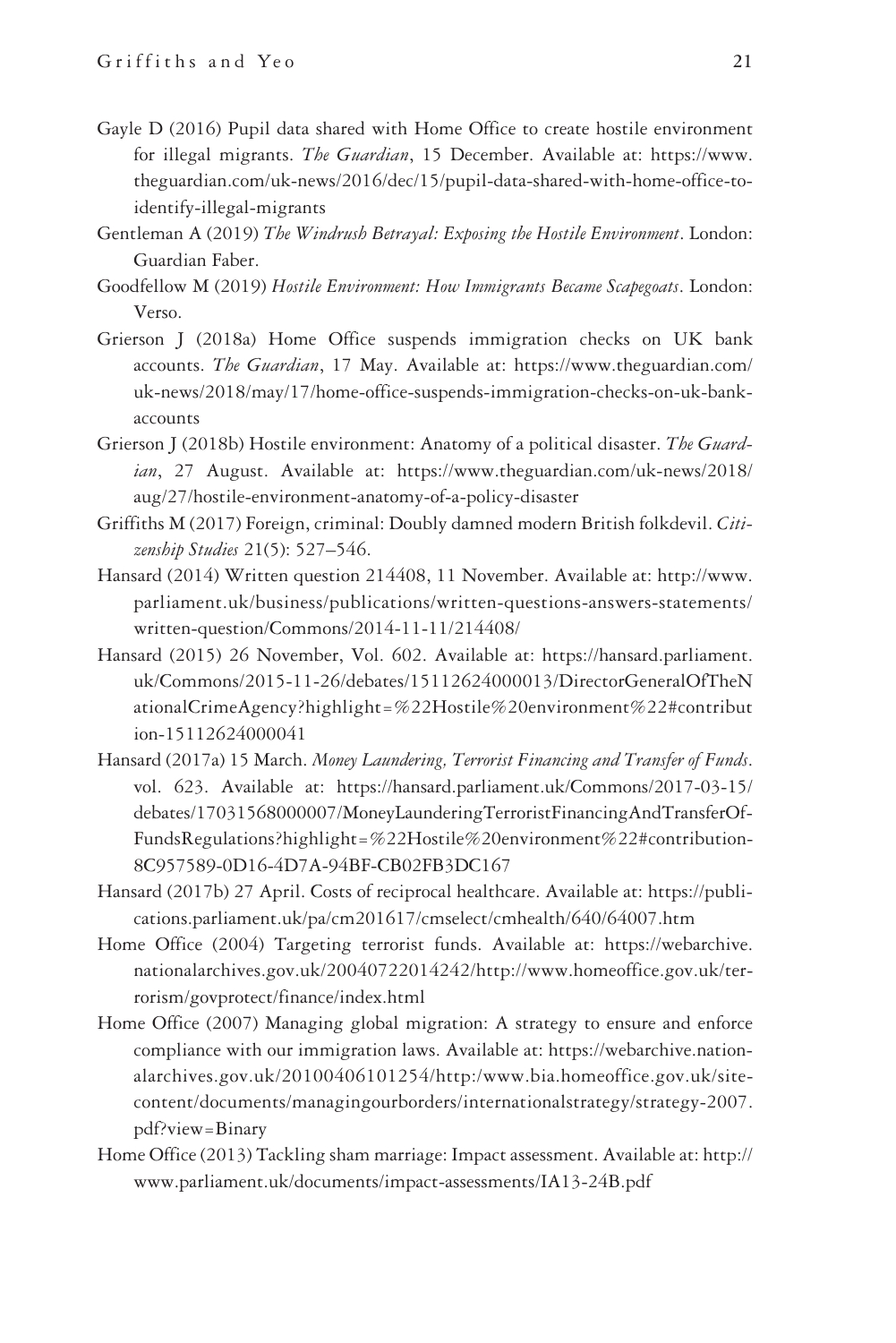- Home Office (2015) Evaluation of the right to rent scheme. Available at: [https://](https://assets.publishing.service.gov.uk/government/uploads/system/uploads/attachment_data/file/468934/horr83.pdf) [assets.publishing.service.gov.uk/government/uploads/system/uploads/attach](https://assets.publishing.service.gov.uk/government/uploads/system/uploads/attachment_data/file/468934/horr83.pdf)[ment\\_data/file/468934/horr83.pdf](https://assets.publishing.service.gov.uk/government/uploads/system/uploads/attachment_data/file/468934/horr83.pdf)
- Home Office (2017) Guidance for banks and building societies on carrying out immigration status checks on current account applicants. Available at: [https://](https://assets.publishing.service.gov.uk/government/uploads/system/uploads/attachment_data/file/654410/Guidance_for_banks_and_building_societies_on_carrying_out_immigration_status_checks_on_current_account_applicants..pdf) [assets.publishing.service.gov.uk/government/uploads/system/uploads/attach](https://assets.publishing.service.gov.uk/government/uploads/system/uploads/attachment_data/file/654410/Guidance_for_banks_and_building_societies_on_carrying_out_immigration_status_checks_on_current_account_applicants..pdf)[ment\\_data/file/654410/Guidance\\_for\\_banks\\_and\\_building\\_societies\\_on\\_car](https://assets.publishing.service.gov.uk/government/uploads/system/uploads/attachment_data/file/654410/Guidance_for_banks_and_building_societies_on_carrying_out_immigration_status_checks_on_current_account_applicants..pdf)[rying\\_out\\_immigration\\_status\\_checks\\_on\\_current\\_account\\_applicants..pdf](https://assets.publishing.service.gov.uk/government/uploads/system/uploads/attachment_data/file/654410/Guidance_for_banks_and_building_societies_on_carrying_out_immigration_status_checks_on_current_account_applicants..pdf)
- Home Office (2020) Right to rent checks. Available at: [https://www.gov.uk/govern](https://www.gov.uk/government/publications/right-to-rent-document-checks-a-user-guide)[ment/publications/right-to-rent-document-checks-a-user-guide](https://www.gov.uk/government/publications/right-to-rent-document-checks-a-user-guide)
- Hochschild A (2003) *The Commercialisation of Intimate Life*. London: University of California Press.
- ICIBI (2016a) An inspection of the 'hostile environment' measures relating to driving licences and bank accounts, January to July 2016. London: ICIBI. Available at: [http://icinspector.independent.gov.uk/wp-content/uploads/2016/10/Hostile](http://icinspector.independent.gov.uk/wp-content/uploads/2016/10/Hostile-environment-driving-licences-and-bank-accounts-January-to-July-2016.pdf)[environment-driving-licences-and-bank-accounts-January-to-July-2016.pdf](http://icinspector.independent.gov.uk/wp-content/uploads/2016/10/Hostile-environment-driving-licences-and-bank-accounts-January-to-July-2016.pdf)
- ICIBI (2016b) An inspection of the administrative review processes introduced following the 2014 Immigration Act (September–December 2015). London: ICIBI. Available at: [http://icinspector.independent.gov.uk/wp-content/](http://icinspector.independent.gov.uk/wp-content/uploads/2016/05/ICIBI-report-on-Admin-Reviews-May-2016.pdf) [uploads/2016/05/ICIBI-report-on-Admin-Reviews-May-2016.pdf](http://icinspector.independent.gov.uk/wp-content/uploads/2016/05/ICIBI-report-on-Admin-Reviews-May-2016.pdf)
- ICIBI (2016c) Inspection report on hostile environment provisions for tackling sham marriage. *London: ICIBI*. Available at: [http://icinspector.independent.gov.](http://icinspector.independent.gov.uk/2016/12/19/the-chief-inspector-has-published-an-inspection-report-on-the-provisions-for-tackling-sham-marriage/) [uk/2016/12/19/the-chief-inspector-has-published-an-inspection-report-on-the](http://icinspector.independent.gov.uk/2016/12/19/the-chief-inspector-has-published-an-inspection-report-on-the-provisions-for-tackling-sham-marriage/)[provisions-for-tackling-sham-marriage/](http://icinspector.independent.gov.uk/2016/12/19/the-chief-inspector-has-published-an-inspection-report-on-the-provisions-for-tackling-sham-marriage/)
- IfG (Institute for Government) (2019) *Taking Back Control of Migration Policy*. London: IfG.
- JCWI (2015) *'No Passport Equals No Home': An Independent Evaluation of the 'Right to Rent' Scheme*. Available at: [https://www.jcwi.org.uk/Handlers/Download.](https://www.jcwi.org.uk/Handlers/Download.ashx?IDMF=5ab15f33-ae32-4e66-b040-402b71392177) [ashx?IDMF=5ab15f33-ae32-4e66-b040-402b71392177](https://www.jcwi.org.uk/Handlers/Download.ashx?IDMF=5ab15f33-ae32-4e66-b040-402b71392177)
- Johnson C and Jones R (2016) Where is the border? In: Jones R and Johnson C (eds) *Placing the Border in Everyday Life*. Abingdon: Routledge.
- Jones H et al. (2017) *Go Home? The Politics of Immigration Controversies*. Manchester: Manchester University Press.
- Kirkup J and Winnett R (2012) Theresa May interview: 'We're going to give illegal migrants a really hostile reception'. *The Telegraph*, 25 May.
- Lahav G (1998) Immigration and the state: The devolution and privatisation of immigration control in the EU. *Journal of Ethnic and Migration Studies* 24(4): 675–694.
- Laville S (2013) Met crackdown on foreign suspects raises fears justice will be denied. *The Guardian*, 6 June. Available at: [https://www.theguardian.com/uk/2013/](https://www.theguardian.com/uk/2013/jun/06/metropolitan-police-foreign-nationals-deportation) [jun/06/metropolitan-police-foreign-nationals-deportation](https://www.theguardian.com/uk/2013/jun/06/metropolitan-police-foreign-nationals-deportation)
- Lewis H, Waite L and Hodkinson S (2017) Manipulating welfare, right and agency: UK asylum policy and susceptibility to forced labour. In: Vecchio F and Gerard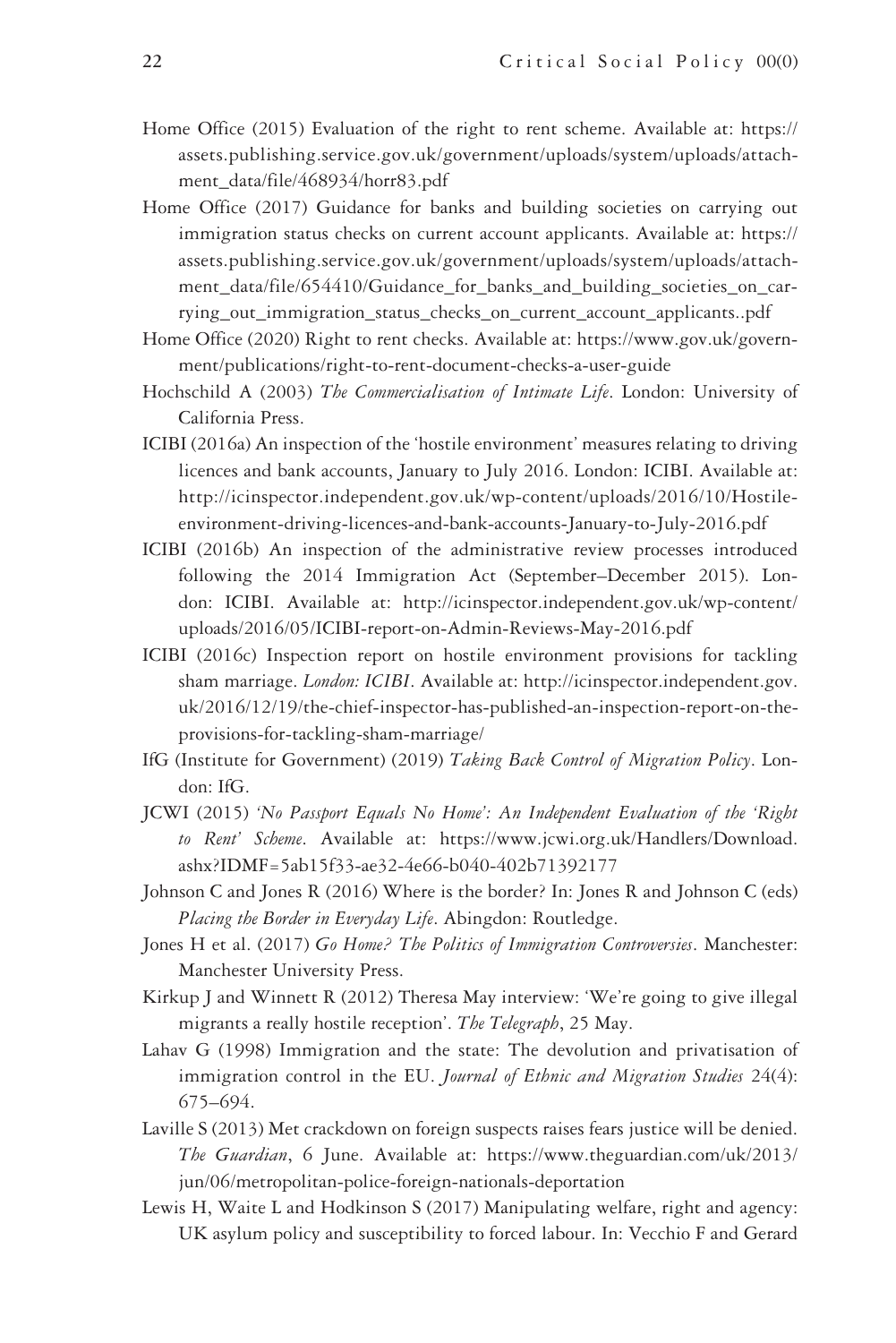A (eds) *Entrapping Asylum Seekers: Social, Legal and Economic Precariousness*. London: Palgrave Macmillan.

- Liberty (2018) *'Care Don't Share': Hostile Environment Data Sharing*. Available at: <https://www.libertyhumanrights.org.uk/issue/care-dont-share/>
- Lipsky M (1980) *Streetlevel Bureaucrats: Dilemmas of the Individual in Public Services*. New York: Russell Sage.
- Lueders H, Hainmueller J and Lawrence D (2017) Providing driver's licenses to unauthorized immigrants in California improves traffic safety. *PNAS* 114(16): 4111–4116.
- Luqmani Thompson and Partners (2014) *Operation Nexus: Briefing Paper*. Available at: <http://www.luqmanithompson.com/Operation-Nexus-Briefing-Paper.pdf>
- Lyon D (2009) *Identifying Citizens: ID Cards as Surveillance*. London: Polity Press.
- Mayblin L (2017) *Asylum after Empire: Colonial Legacies in the Politics of Asylum Seeking*. London: Rowman and Littlefield.
- NAO (2020) Immigration enforcement report. Available at: [https://www.nao.org.uk/](https://www.nao.org.uk/report/immigration-enforcement/) [report/immigration-enforcement/](https://www.nao.org.uk/report/immigration-enforcement/)
- Parmar A (2019) Arresting (non)citizenship: The policing migration nexus of nationality, race and criminalization. *Theoretical Criminology*.
- Pew (2019) *Unauthorized Immigrants in the United Kingdom*. Available at: [https://www.](https://www.pewresearch.org/global/fact-sheet/unauthorized-immigrants-in-the-united-kingdom/) [pewresearch.org/global/fact-sheet/unauthorized-immigrants-in-the-united](https://www.pewresearch.org/global/fact-sheet/unauthorized-immigrants-in-the-united-kingdom/)[kingdom/](https://www.pewresearch.org/global/fact-sheet/unauthorized-immigrants-in-the-united-kingdom/)
- Potter J (2017) Border control in a healthcare setting is not in the public's best interests. *Journal of Public Health* 39: 219–220.
- RCP (2018) *Royal Colleges Support Suspension of NHS Overseas Visitor Charges Pending Review*. Available at: [https://www.rcplondon.ac.uk/news/royal-colleges-support](https://www.rcplondon.ac.uk/news/royal-colleges-support-suspension-nhs-overseas-visitor-charges-pending-review)[suspension-nhs-overseas-visitor-charges-pending-review](https://www.rcplondon.ac.uk/news/royal-colleges-support-suspension-nhs-overseas-visitor-charges-pending-review)
- Savage M and Cadwalladr C (2019) Revealed: How Home Office hires out staff to hunt migrants. *The Guardian*, 16 February.
- Schweitzer R (2016) Providing public healthcare to irregular migrants. *GRITIM-UPF Working Paper Series* 29.
- Shelter (2016) *Survey of Private Landlords*. Available at: [https://england.shelter.org.](https://england.shelter.org.uk/__data/assets/pdf_file/0004/1236820/Landlord_survey_18_Feb_publish.pdf) [uk/\\_\\_data/assets/pdf\\_file/0004/1236820/Landlord\\_survey\\_18\\_Feb\\_publish.pdf](https://england.shelter.org.uk/__data/assets/pdf_file/0004/1236820/Landlord_survey_18_Feb_publish.pdf)
- Sirriyeh A (2015) 'All you need is love and £18,600': Class and the new UK family migration rules. *Critical Social Policy* 35(2): 228–247.
- Taylor D (2018) Charity may have shared rough sleepers' data without consent. *The Guardian*, 21 September. Available at: [https://www.theguardian.com/](https://www.theguardian.com/society/2018/sep/21/st-mungos-is-likely-to-have-given-home-office-data-on-rough-sleepers-information-commissioner) [society/2018/sep/21/st-mungos-is-likely-to-have-given-home-office-data-on](https://www.theguardian.com/society/2018/sep/21/st-mungos-is-likely-to-have-given-home-office-data-on-rough-sleepers-information-commissioner)[rough-sleepers-information-commissioner](https://www.theguardian.com/society/2018/sep/21/st-mungos-is-likely-to-have-given-home-office-data-on-rough-sleepers-information-commissioner)
- *Times Higher Education* (2015) Visa refusal fears 'force UK universities out of international markets. Available at: [https://www.timeshighereducation.com/news/visa](https://www.timeshighereducation.com/news/visa-refusal-fears-force-uk-universities-out-of-international-markets)[refusal-fears-force-uk-universities-out-of-international-markets](https://www.timeshighereducation.com/news/visa-refusal-fears-force-uk-universities-out-of-international-markets)